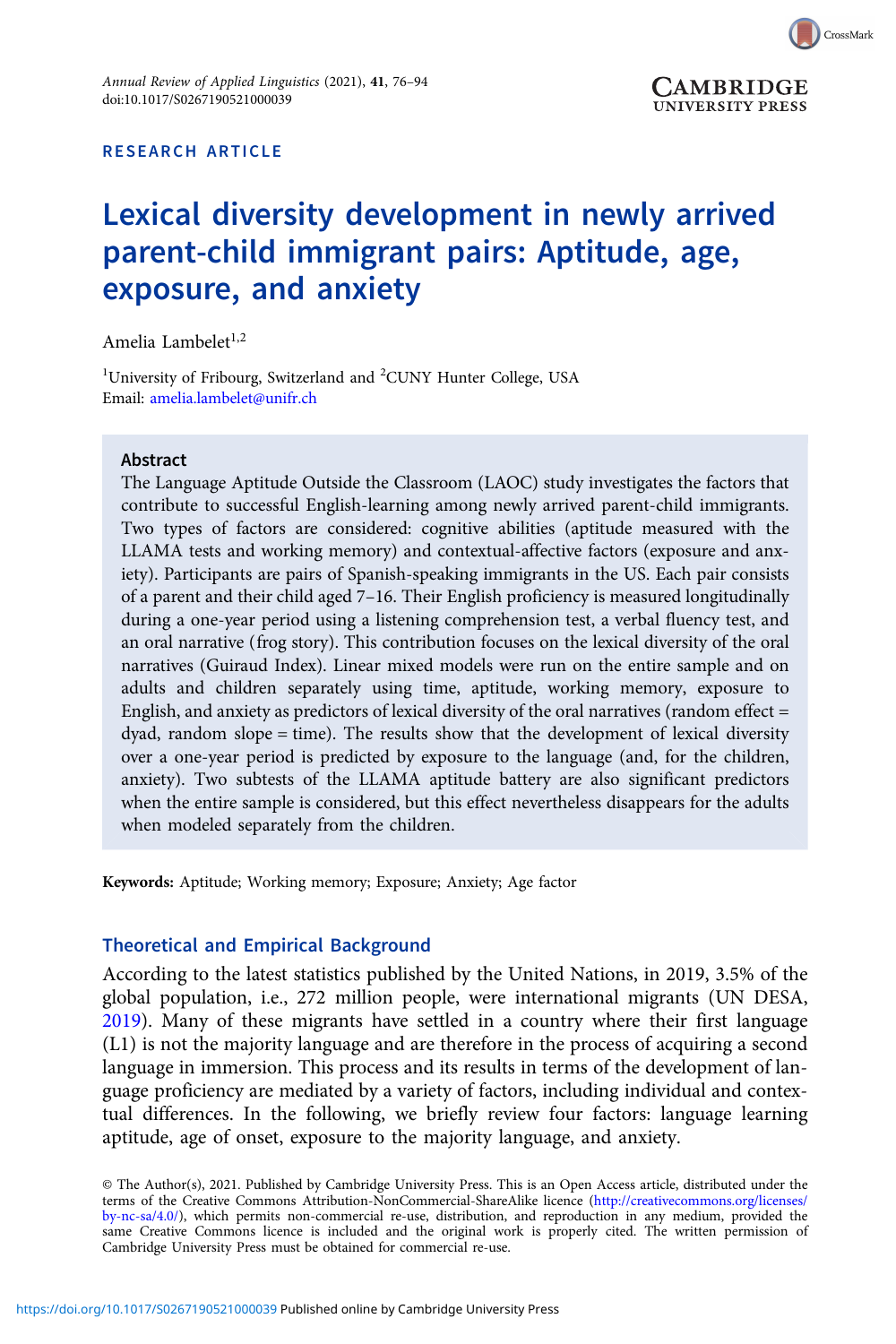# Foreign Language Learning Aptitude and Second Language Proficiency Development

Foreign language aptitude has been found to be an important predictive factor of success in developing language proficiency since Carroll's pioneer work in the 1960s on the abilities needed to learn foreign languages in short and intense foreign language training courses (Carroll, [1962,](#page-15-0) [1973](#page-15-0)). His research resulted in the definition of foreign language aptitude as consisting of four dimensions: phonetic coding ability (the ability to discriminate and identify new language sounds), grammatical sensitivity (the awareness of the grammatical function of the different elements constituting a sentence), inductive ability (the ability to identify grammatical/meaning patterns in an unknown language sample), and *rote memory* (the ability to learn a large number of items in a short time). Since this definition, foreign language aptitude has demonstrated its predictive power in a number of studies aiming to investigate inter-individual differences in foreign language learning in school contexts (among others Doughty et al., [2010](#page-16-0); Erlam, [2005](#page-16-0); Kiss & Nikolov, [2005](#page-16-0); see also Li, [2015](#page-17-0) for a meta-analysis).

The importance of Carroll's four dimensions of aptitude has nevertheless been critiqued both theoretically and empirically over the years. Skehan ([2002](#page-17-0)), for instance, proposed a model of aptitude using three dimensions (auditory processing, language analysis, and memory), while Robinson [\(2005,](#page-17-0) [2007](#page-17-0), [2012](#page-17-0)) introduced the notion of aptitude complexes, or sets of abilities activated differently depending on the stage of acquisition the learner is in.

Another critique is directed at Carroll's definition of (rote) memory as the "ability to store information passively" (Erlam, [2005](#page-16-0), p. 149). This conceptualization of memory as static and passive has been challenged since Baddeley & Hitch ([1974](#page-15-0)) defined working memory as consisting of three components (the central executive, the phonological loop, and the visuospatial sketchpad) that not only store information but also process it in real-time, and serve as a gateway to long term memory. Several recent studies have found working memory to "exercise consistent and distinctive influences on various aspects of L2 acquisition and processing" (Wen et al., [2016](#page-18-0), p. 19). Given the range of findings, the importance of working memory deserves more empirical testing (DeKeyser, [2019;](#page-16-0) Li, [2015;](#page-17-0) Sáfár & Kormos, [2008;](#page-17-0) Singleton, [2014](#page-17-0); Wen, [2019](#page-18-0); Wen et al., [2016;](#page-18-0) Wen & Skehan, [2011](#page-18-0)).

Another issue concerning aptitude is its role in naturalistic settings. Krashen [\(1981](#page-16-0)), for instance, claimed that aptitude (or at least its analytic language ability component) is not a relevant factor in naturalistic second language acquisition settings (i.e., in an immigration context) where other factors might play a greater role. Other scholars have, on the contrary, claimed that aptitude could be even more relevant in immersive than school contexts, as naturalistic learners must find regularities in a great amount of input (see Granena, [2014](#page-16-0); Skehan, [1991\)](#page-17-0). Furthermore, in Li's ([2015](#page-17-0)) meta-analysis, where six out of the 33 studies that were considered investigated aptitude in naturalistic settings, it appeared that "the mean effect size associated with naturalistic learning was also significant, which seemed to suggest that aptitude was drawn on in untutored contexts as well as in language classes." (p. 398)

## Age of Onset and Second Language Proficiency Development

Aptitude has also been investigated in relation to another factor commonly considered as predicting language proficiency development: biological age of onset. Following Granena & Long ([2013b](#page-16-0)), for instance, age of onset would typically explain about 30% of the variance in second language ultimate attainment; younger learners usually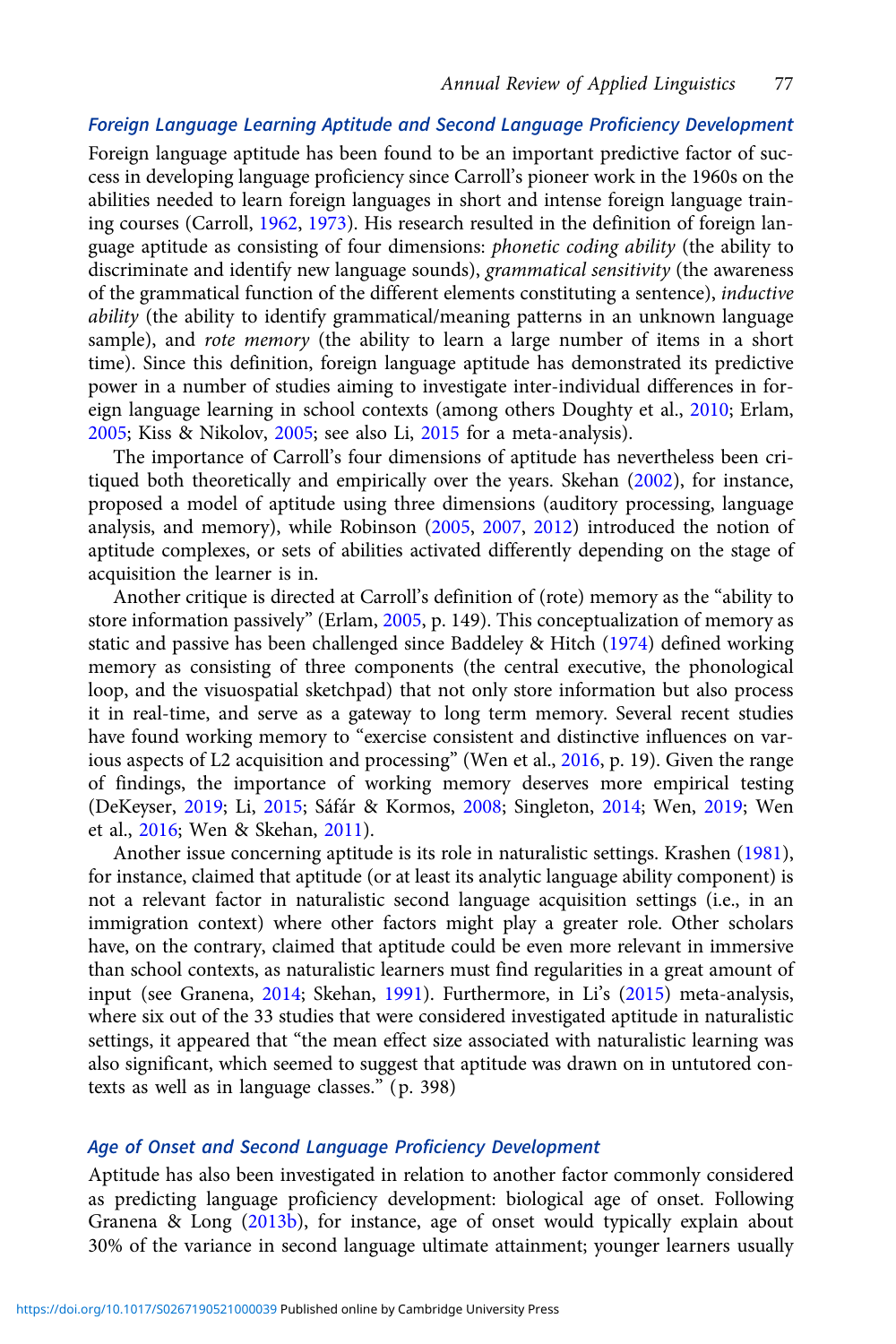achieve a higher level of proficiency than older learners in the long run. Note, however, that this advantage of young starters only shows up after a significant amount of exposure to the language. During the first months of language acquisition (i.e., in terms of rate of acquisition), the tendency goes in the opposite direction: older learners usually develop proficiency in the second language faster than younger learners (Asher & Price, [1967](#page-15-0); Krashen et al., [1979](#page-16-0); Snow & Hoefnagel-Hohle, [1978](#page-17-0)).

Over the last decades, several maturational hypotheses have been proposed to explain this (paradoxical) effect of age on second language acquisition (see Lambelet & Berthele, [2015;](#page-17-0) Singleton, [2005](#page-17-0); Singleton & Ryan, [2004](#page-17-0) for a discussion). One hypothesis concerns procedural differences between adults and children. According to this view of maturational constraints on language learning, children can acquire languages implicitly, while adults need more explicit teaching and learning to develop proficiency because their implicit learning ability is diminished (DeKeyser, [1994,](#page-16-0) [2008](#page-16-0), [2019;](#page-16-0) DeKeyser & Larson-Hall, [2005;](#page-16-0) Ellis, [2005,](#page-16-0) [2014\)](#page-16-0). Since a greater amount of exposure is needed to acquire regularities without explicit teaching, the use of implicit learning skills could explain the disadvantage of children over adults at the beginning stage of L2 acquisition. On the other hand, adults and adolescents would rarely achieve full proficiency in the target language because of the conscious and laborious efforts that explicit learning requires.

# Age of Onset, Aptitude, and Second Language Proficiency Development

Even though children usually outperform adults in the long term, some adults achieve a level of proficiency high enough to be considered native-like. From a maturational perspective, these highly proficient late L2 starters would have, for some reason, kept some of their initial language acquisition ability, and therefore would show a higher level of foreign language learning aptitude (Carroll, [1973](#page-15-0); Doughty et al., [2010;](#page-16-0) Ross et al., [2002](#page-17-0)). In this view, although children acquiring a foreign or second language early in life would not need any special ability to develop the language, only gifted adolescents and adults would be able to achieve a high L2 level. Research results of several studies on native-like L2 users seem to confirm this hypothesis. For instance, in a study with 56 Hungarians who immigrated to the United States either as adults (late starters) or before the age of 16 (early starters), foreign language aptitude appeared as a predictor of English proficiency in late starters but not in early starters (DeKeyser, [2000\)](#page-16-0). Similarly, in a second study with immigrants in the United States and in Israel, correlations were found between foreign language aptitude and English proficiency scores for participants who began their L2 learning between the ages of 18 and 40, but not for early starters or those who began their learning after age 40 (DeKeyser et al., [2010\)](#page-16-0).

More nuanced results appear in Granena & Long ([2013a\)](#page-16-0). They investigated the predictive effect of age, length of stay in the L2 country and foreign language aptitude on L2 language proficiency in 65 Chinese immigrants in Spain. While Granena & Long ([2013a\)](#page-16-0) did find predicted correlations between aptitude and phonology and between aptitude and lexis in the late starter group but not in the early starters, they did not find correlations between aptitude and morphosyntax in any group. As a whole, these results suggest that in immersive settings, aptitude does not play an important role in young learners. In contrast, however, Abrahamsson & Hyltenstam ([2008\)](#page-15-0) found an effect of aptitude in both early and late starters in a study on 42 Chilean immigrants in Sweden. One possible explanation for these contradictory results is that the measure of L2 proficiency used by Abrahamsson & Hyltenstam was more discriminating than the measures of L2 proficiency used in the other studies. This could have helped to avoid a ceiling effect in the early starter groups that would have "[made] it harder to show the influence of any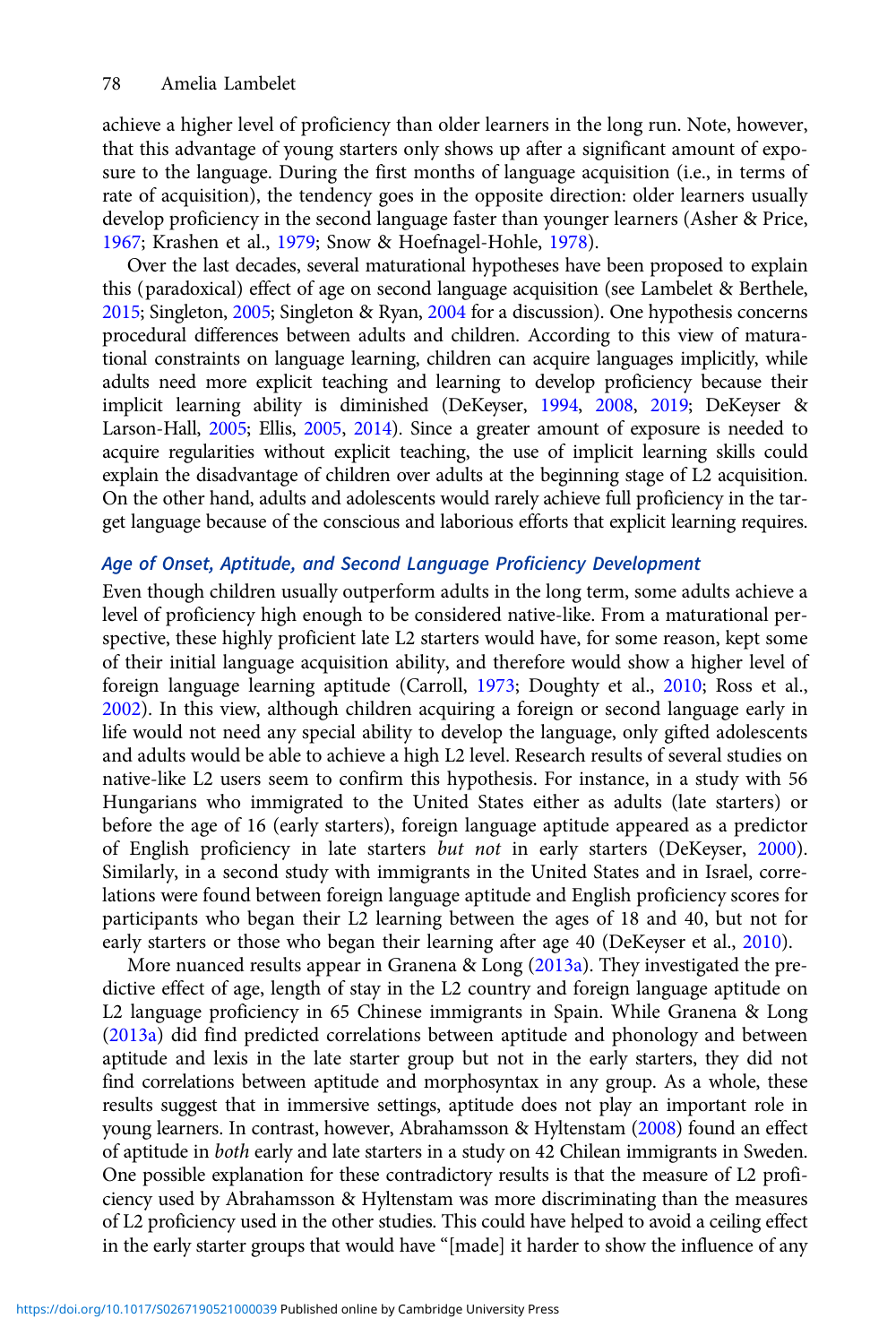moderator variable, including aptitude, and easier to show its effects in adult groups with the greater variability in ultimate attainment that is typical of late starters" (Granena & Long, [2013a](#page-16-0), pp. 333–334). If this explanation is correct, the effect of aptitude in early second language learners should appear in the early phases of language acquisition, when variability in language outcome is still present. Research is therefore needed on the effect of aptitude on rate of acquisition, e.g., with adults and children who have recently arrived in a country where the majority language is different from their L1.

# Exposure and Other Factors Correlated with Age

Other studies have emphasized factors correlated with age that could also provide an explanation for the long-term advantage of children over adults, such as length of stay, L2 education (especially if children study the L2 at school and learn to read in it while their parents do not), and L1 use (Moyer, [2011\)](#page-17-0). Studies have also highlighted the importance of affective and exposure variables such as frequency of contact with native speakers as predictors of L2 ultimate attainment (Flege & Liu, [2001](#page-16-0); Kinsella & Singleton, [2014](#page-16-0); Moyer, [2011](#page-17-0)).

Based on the results of her study on native-like accent in foreign students in US uni-versities, Moyer [\(2011](#page-17-0)) argues that *quality* of exposure (in the sense of exposure where the "learner interacts in functionally significant ways, representing interpersonal as well as instrumental purpose", p. 195) is more important than quantity of exposure (length of residence, years of instruction, etc.). In the same vein, the fact that children often encounter more diversified input and come into contact with a larger number of target language speakers in a variety of settings (Flege, [1987\)](#page-16-0) could partially explain their superior learning outcomes in the long term.

Recent research on adult immigrants in various contexts has proposed language anxiety as another important factor that mediates both exposure to the language and development of language proficiency (Dewaele & Sevinç, [2017;](#page-16-0) Garcia de Blakeley et al., [2017;](#page-16-0) Sevinç, [2018;](#page-17-0) Sevinç & Backus, [2017\)](#page-17-0), which confirms the well-documented effect of foreign language anxiety in the classroom (for a review, see Gkonou et al., [2017\)](#page-16-0). Level of foreign language anxiety in turn depends on age of onset, according to a study with multilingual adults (Dewaele et al., [2008](#page-16-0)), but research is needed on the interaction between age, anxiety, and rate of acquisition in an immersive context.

As in other subfields of SLA, research on age, aptitude, and other individual differences has measured the learning outcomes in many ways. For the present study, the main criteria for the choice of the tests of English proficiency were their suitability for different age groups (see Lambelet & Berthele, [2015,](#page-17-0) for a discussion of research designs in studies on age effect on L2 learning), and their closeness to real communication skills. In this sense, elicited oral narratives based on picture books or short video sequences allow participants to make use of their linguistic repertoire to resolve the task as they would do in real-life situations, while ensuring the comparability across participants thanks to the common thematic frame of the story to be told. Elicited narratives have been used in a wide range of SLA and heritage language studies with adults and children to measure language dominance, narrative complexity, verbal tense production, motion events expressions, or lexical diversity (e.g., De Clercq & Housen, [2019;](#page-16-0) Sánchez Abchi et al., [2017;](#page-17-0) Strömqvist & Verhoeven, [2004](#page-17-0); Treffers-Daller, [2009\)](#page-17-0). In this article, we focus on the lexical diversity of oral narratives, a measure that gives an insight on the size of the active vocabulary of a L1 or L2 user and reflects learners' level of language proficiency and the complexity of their developing vocabulary (e.g. Malvern et al., [2004\)](#page-17-0). Lexical diversity has been of interest to researchers since the 1930's,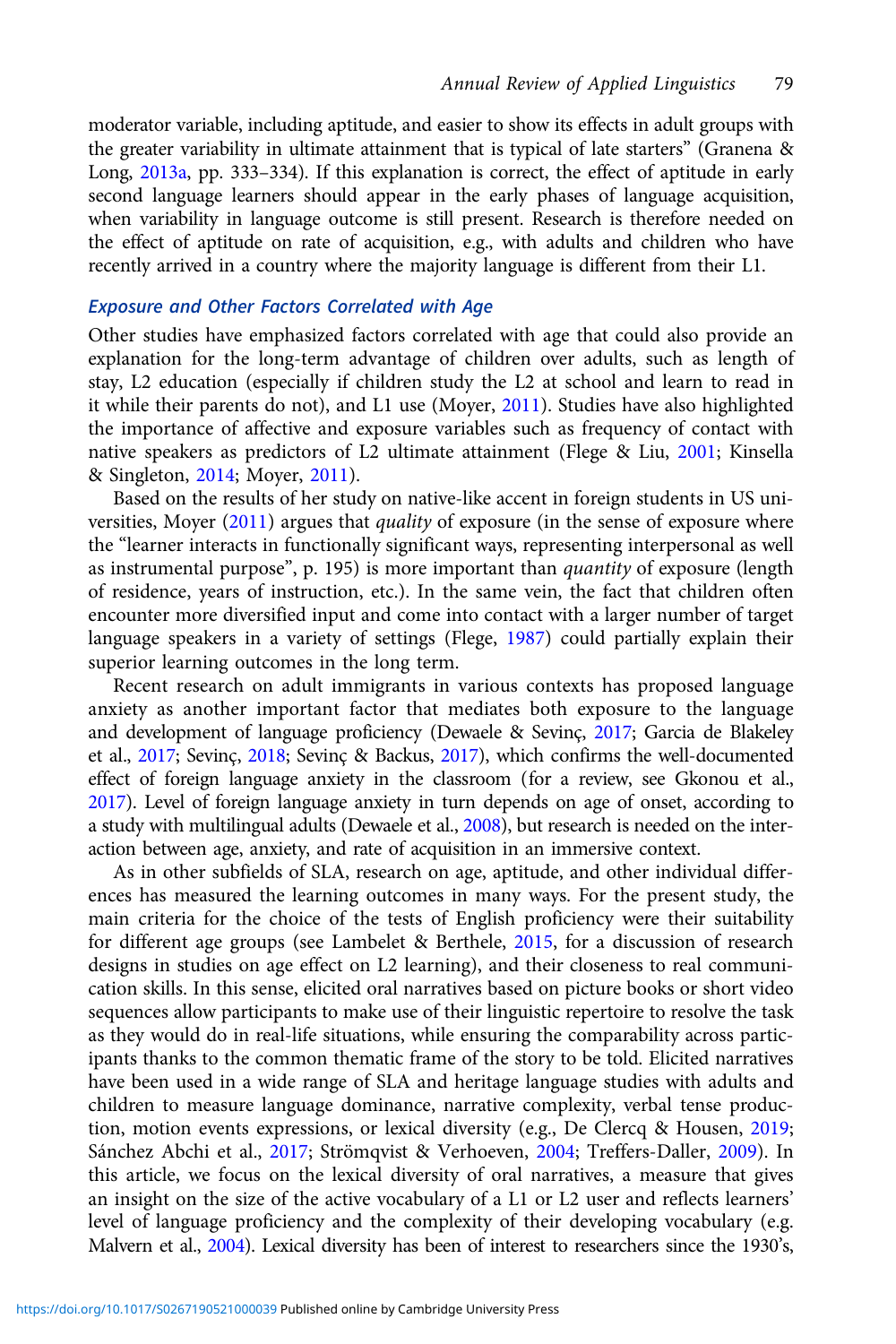initially in relation to monolingual first language acquisition and then in relation to bilingual acquisition and second language learning. Over the years, various indices have been developed to measure lexical diversity while avoiding the confounding effect of text length (see Jarvis, [2013,](#page-16-0) for a discussion). For this contribution, we will use the Guiraud Index of lexical diversity, a measure that has been found to be a good predictor of the human perception of lexical richness (e.g., Vanhove et al., [2019\)](#page-18-0) and is widely used in SLA studies.

# The Language Aptitude Outside the Classroom (LAOC) Study

In the present study, we use a longitudinal design to investigate the development of lexical diversity in recently arrived parent-child immigrant pairs. We investigate the effects of age of onset, cognitive abilities (foreign language learning aptitude, working memory), exposure, and anxiety. We aim to answer the following research questions about recently arrived Spanish-speaking immigrants in the United States:

Research question 1: What factors predict rate of English acquisition, measured as the lexical diversity of oral narratives?

Research question 2: Are the same factors predictive of rate of English acquisition in adults as in children?

# Methodology

All the participants were tested by the principal investigator of the project who met with each dyad three times over a one-year period. Data collections took place either at participants' homes, in a library, or in a community center. During the first half of the first session (T1), participants completed the LLAMA aptitude tests and two short-term/ working memory tests (see below, Tasks). The experimenter gave the instructions orally in Spanish to both adult and child simultaneously and answered any questions the participants had. When she felt it necessary, the experimenter asked the child or the adult to repeat the instructions in their own words to check for misunderstandings. The administration of the six cognitive tests (four aptitude tests and two short-term/working memory tests) took approximately 40 to 50 minutes.

In the second half of the first session, child and adult English proficiency was assessed with three tests (a verbal fluency task, an oral narrative, and a listening comprehension task). While participant 1 (the adult) was answering a listening comprehension task on a laptop computer with headphones, participant 2 (the child) performed the verbal fluency and oral narrative (frog story) tasks with the experimenter. After reversing the tasks (the child using the laptop for the listening comprehension task, the adult with the experimenter for the oral tasks), parent and child answered a short questionnaire in Spanish about their exposure to English, their anxiety when speaking in English and other socio-demographic questions. At T2 and T3, respectively 6 months and 12 months after the first session, participants' English proficiency was assessed a second and third time with a variation of the same tests. Participants also answered the socio-biographic questionnaire. The first session lasted for 90 to 120 minutes. Sessions 2 and 3 lasted for 45 to 60 minutes. The study was approved by the IRB of the University of Maryland.

# **Participants**

Participants are 38 parent-child dyads of Spanish-speaking immigrants in New York city ( $N = 76$ ). An additional 13 parent-child dyads were excluded from the analysis because they did not participate in all three data collections or had missing answers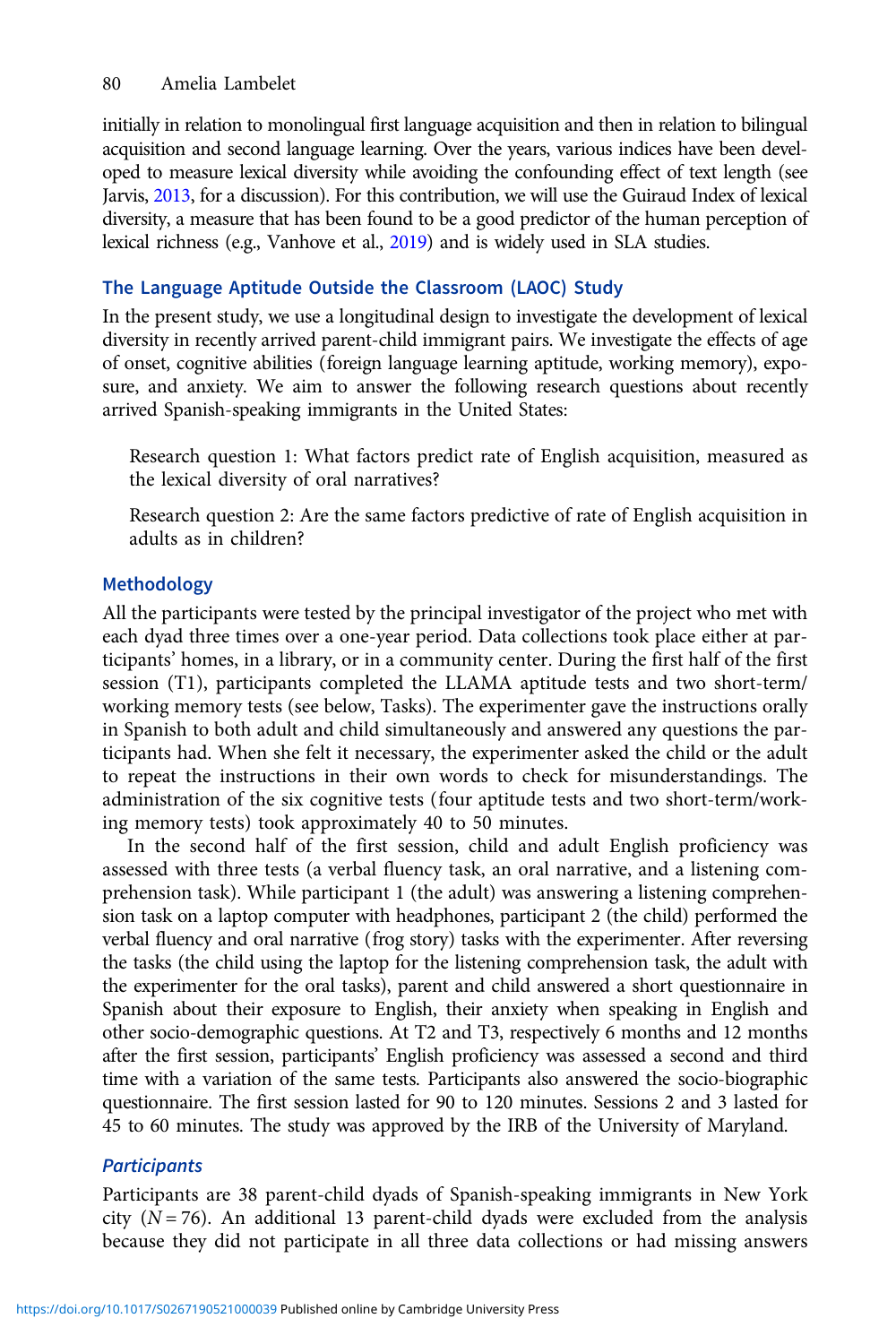(total participant sample = 51 dyads). [Table 1](#page-6-0) shows the gender and mean age by group of the participants included in the analysis. Participants come from 9 Latin American countries reflecting the current waves of immigration in the United States: Venezuela  $(N = 28)$ , Dominican Republic  $(N = 22)$ , Ecuador  $(N = 8)$ , Honduras  $(N = 6)$ , Mexico (N  $=$  4), Bolivia (N = 2), El Salvador (N = 2), Peru (N = 2) and Puerto Rico (N = 2). The answers of the participants to a brief socio-biographical questionnaire shows that the majority of them arrived in the United States with a very low level of proficiency: 1 adult and 5 children reported not understanding a single word when they entered the country; 27 adults and 22 children reported knowing a few words such as "good morning," "thank you," some numbers and some colors; 10 adults and 9 children reported being able to communicate on very basic everyday needs; 1 child but none of the adults reported being able to participate in a conversation on everyday topics; and 1 child (but no adults) reported being able to communicate with certain fluency on a variety of topics.

## Tasks

## Foreign Language Learning Aptitude Tests

Participants' foreign language learning aptitude was assessed with the four subtests of the LLAMA aptitude tests (Meara, [2005\)](#page-17-0). The LLAMA tests are computer-run and picture-based exercises simulating the learning of an artificial language. They can be used by speakers from any L1 because they do not rely on any specific language system, and their user-friendly interface makes them easily usable for any type of population (including children) which explains their wide use in the field of aptitude, even if their internal validity has been recently questioned (Bokander & Bylund, [2020](https://www.zotero.org/google-docs/?7ggh1M)). The first test, LLAMA\_B simulates vocabulary learning. The participant has 120 seconds to learn the names of a set of invented objects (drawings) in an unknown language (training phase). They are then tested on their learning. LLAMA\_D is a sound discrimination and recognition task. It is intended to measure the participant's ability to recognize oral patterns in an unknown language. Participants first hear a series of sounds (training phase) and then must discriminate between new and previously heard items (test phase). LLAMA\_E measures sound-symbol association ability. For 120 seconds, participants learn the relationship between 22 sounds and 22 written forms in an artificial orthographic system (training phase). They then hear a word and choose the correct written word between two variants (test phase). LLAMA\_F measures inductive learning ability. For 300 seconds, participants infer the grammatical system of an artificial language with a set of visual and written stimuli (training phase). They then choose the grammatically correct variant out of two new stimuli (test phase).

# Working Memory and Short-Term Memory Tests

Participants answered two tests of working/short term memory on two different laptops with headphones. The tests were built on the PEBL environment (Mueller & Piper, [2014\)](#page-17-0). Participants began with the Corsi Block task, which measures visuo-spatial shortterm memory. Participants observed sequences of blocks light up on their screen, and then repeated the sequences back in order. The sequence increased in length at each successful trial until the participant was unable to remember it. When they made errors, participants were given a second chance with a new sequence of the same length before continuing to the increased lengths. After two missed trials, the task was terminated, and the score saved. The second working memory test was the backward digit span.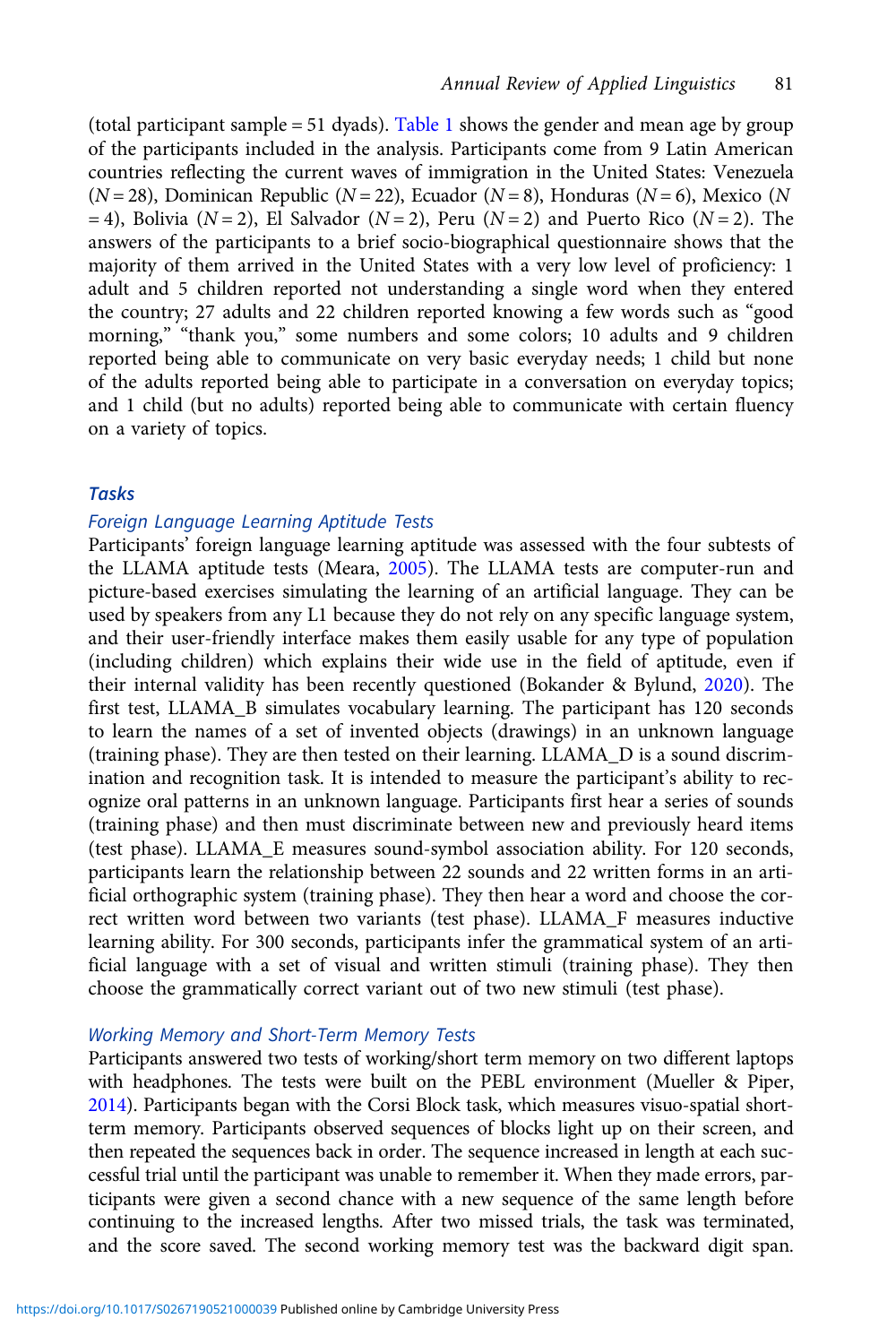Group Age at T1 Age on arrival Age on arrival Age on arrival Age on arrival Age on arrival Age on arrival Age on arrival Age on arrival Age on arrival Age on arrival Age on arrival Age on arrival Age on arrival Age on arrival Ag Mean (SD) Min. Max. Mean (SD) Min. Max. Females Males Adults (N = 38) 37 (7) 25 52 38 (7) 26 58 34 4 Children (N = 38) 11 (3) 7 16 9 (3) 4 14 21 17  $\textsf{Total (N=76)} \hspace{20mm} 55$   $21$ 

<span id="page-6-0"></span>Table 1. Participants' gender and age at T1 and at arrival by group.

Note: the age on arrival is estimated based on the participants' age at T1 (in years) and their length of residence at T1 (in months).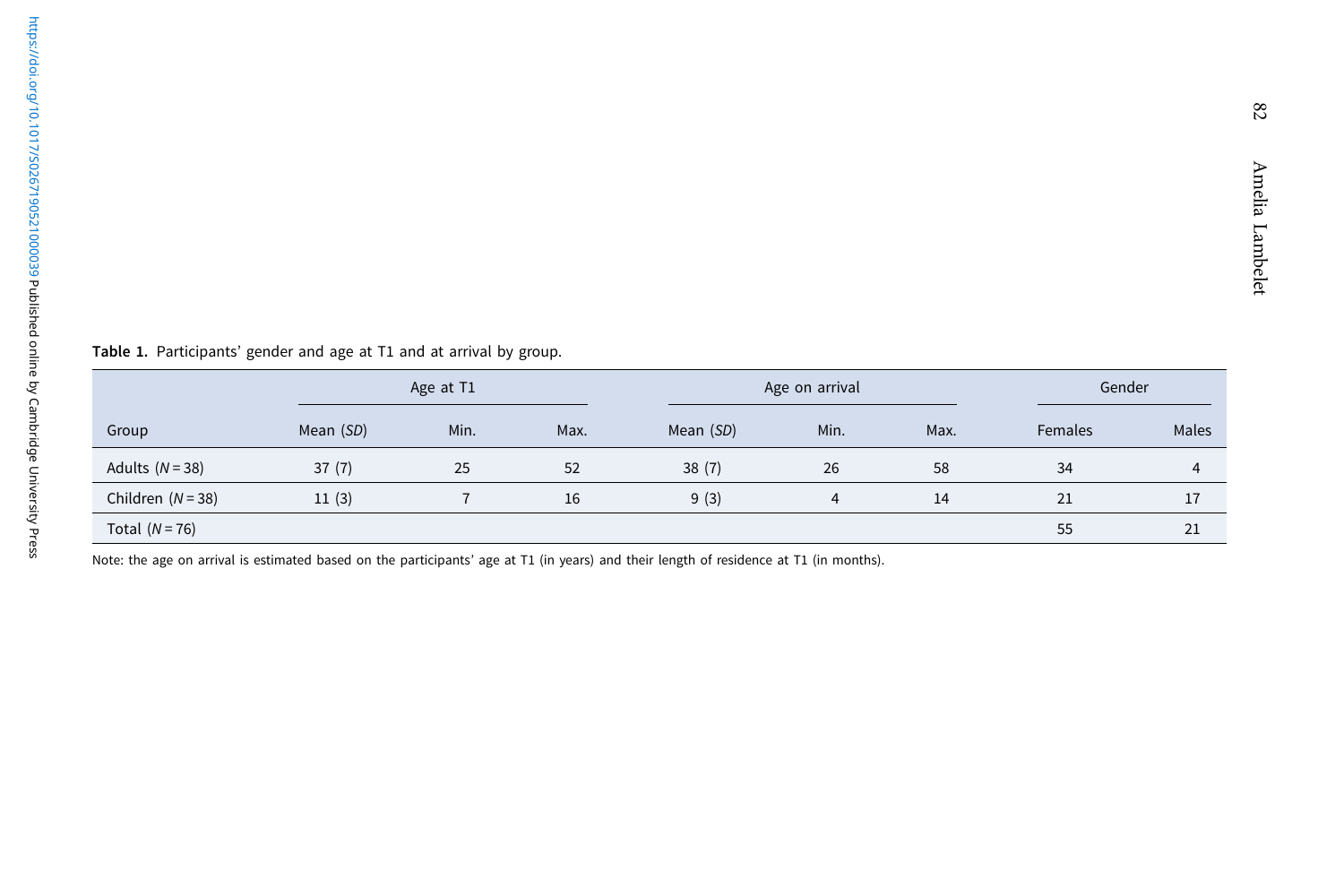Participants saw sequences of single digits and were asked to tap the sequence in the reverse order than they appeared on the screen. As for the Corsi Block task, sequences of digits increased in size at each trial. After two missed trials, the score was saved. Corsi block and backward digit span were chosen to avoid confounding memory and language abilities and because they could be administrated to adults and children simultaneously.

## Oral Narrative

At each session, adults and children were asked to perform an oral narrative task using the Frog Stories books by Mercer Mayer. At T1 and T3, participants told the story illus-trated in the picture book Frog, where are you? (Mayer, [1969](#page-17-0)), while at T2 they told the story illustrated in the picture book A boy, a dog, and a frog (Mayer, [1967](#page-17-0)). Before telling the story, they were given time to look through the book and prepare mentally. Preparation and performance were untimed, and performance was recorded. Here, we only consider the oral narratives from T1 and T3 since T2 pictured a different story, therefore not allowing for direct comparison.

## Socio-Biographic Questionnaire

At the end of each session (T1, T2, and T3), participants individually answered a short questionnaire in Spanish. The experimenter helped in reading the questions when necessary. The adult version of the questionnaire contained nine questions on exposure, six questions on anxiety when speaking in English, five questions on motivation and feeling of integration and three questions on education level, employment in the country of origin and employment in the United States. The exposure, anxiety, motivation and feeling of integration questions were adapted for the child questionnaire.

Exposure to English was self-rated in eight domains: at home, with friends, in school/at work, in the neighborhood, in church, when reading, when watching television, and when listening to music. For each of these domains, the participant answered if they were using only English, mainly English, as much English as Spanish, mainly Spanish, or only Spanish. At T2 and T3, anxiety was self-rated in six domains: at home, with friends, in the neighborhood, in school/at work, on the phone, during adult ESL classes (last question only in the adult questionnaire). Participants answered if they were nervous in each context on a five-point scale ranging from not nervous at all to extremely nervous. At T1, the questionnaire contained just one general question on anxiety when speaking in English (same five-point scale).

#### Data Analysis

## Data Preparation

#### Cognitive Variables

The scores for the LLAMA\_B, LLAMA\_E, and LLAMA\_F were retrieved directly from the software. The possible scores on the three subtests range from 0 to 100. The LLAMA\_D score as computed from the software ranges from 0 to 75. Participants' scores on the LLAMA\_D were therefore transformed to correspond to the range of the other subtests (0–100). The Backward Digit and Corsi Block Spans were retrieved directly from PEBL. To run the linear mixed models, each of the cognitive variables was mean centered (z\_scores of the combined age groups for the first model, then separately by age group for the second part of the analysis (see the following sections below: Factors Explaining Lexical Diversity Development in the Entire Sample (RQ 1)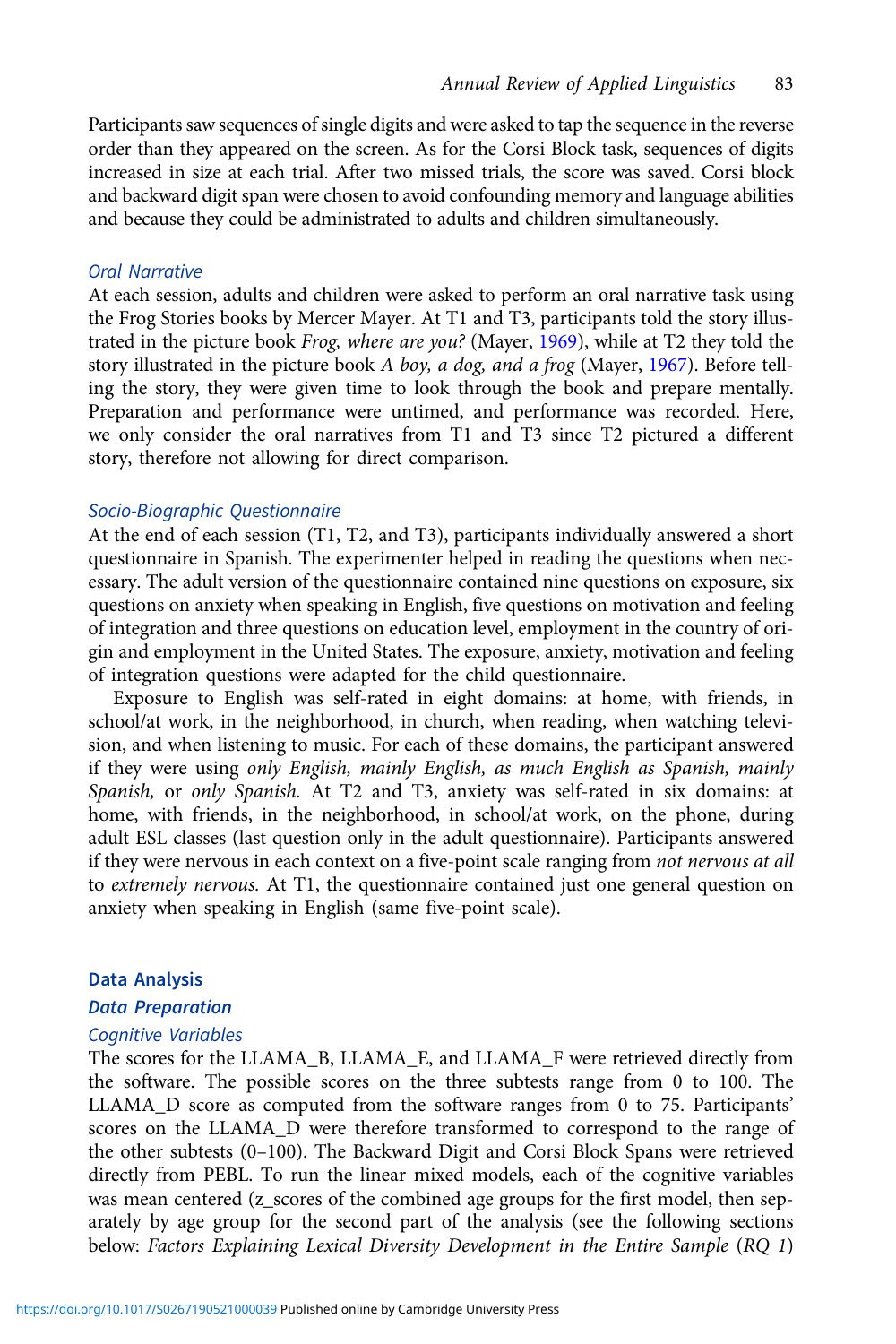and Factors Explaining Lexical Diversity Development in Adults and Children Separately  $(RQ_2)$ ).

# Affective and Contextual Variables

The answers to the eight questions of the questionnaire on exposure were coded on a scale from 1 to 5 ( $1 = only$  Spanish,  $5 = only$  English), averaged for the three sessions, and transformed to a score of 1 to 100. The same applied to the questions on anxiety. The internal consistency of the Exposure and Anxiety variables was very satisfactory (Exposure to English: Cronbach's alpha = .92,  $N = 24$ ; Anxiety when speaking in English: Cronbach's alpha = .86,  $N = 13$ ). To run the linear mixed models, the newly created Exposure and Anxiety variables were centered (z\_scores of the combined age groups for the first model, then separately by age group for the second part of the analysis, (see sections below: Factors Explaining Lexical Diversity Development in the Entire Sample (RQ 1) and Factors Explaining Lexical Diversity Development in Adults and Children Separately (RQ 2)).

# Lexical Diversity of the Oral Narratives

Participants' oral narratives were transcribed by the principal investigator as soon as possible after data collection. All transcriptions were then checked and revised by a research assistant who is a native English speaker. Differences in transcriptions were reviewed by the principal experimenter and, if needed, discussed with the assistant. Filled pauses, unintelligible words, and Spanish code-switching were removed from each transcription before the Guiraud Index measure of lexical diversity (number of types divided by the square root of number of tokens) was computed.

# Results

# Dependent Variable: Guiraud Index of Lexical Diversity

At T1, the mean Guiraud Index score of the children was  $4.17(SD = 1.5)$  and the parents' score was  $3.74$  (SD = 1.1). One year later (T3), the Guiraud Index score of the children increased to 4.96 ( $SD = 1.2$ ) and the parents' score slightly increased to 3.91 ( $SD = 1.1$ ). A  $2 \times 2$  repeated measures ANOVA revealed a significant main effect of group  $(F(1, 35) = 16.25, p < .001, \eta_p^2 = .32)$ , a significant main effect of time  $(F(1, 35) = 22.97$ ,  $p$  <.001,  $\eta_p^2$  = .40) and a significant effect of the interaction between time and group  $(F(1,35) = 10.1, p < .001, \eta_p^2 = .22)$ . In other words, (a) the children scored higher than their parents in general, (b) the scores of the entire sample increased between T1 and T3, but (c) this increase differed by group: the difference between T1 and T3 is significant in the child group ( $t(35) = 5.30$ ,  $p < .001$ ), but not in the adults ( $t(35) = 1.64$ ,  $p = .11$ ). The scores of the adults and the children are plotted in [Figure 1](#page-9-0), below.

# Independent Variables

The means and standard deviations for both groups on the nine independent variables are shown in [Table 2.](#page-10-0) Regarding cognitive variables, adults and children differ significantly on the LLAMA\_B and LLAMA\_F (higher score for the children than for their parents) but not on the other four cognitive tests. They nevertheless differ significantly on both exposure and anxiety; children report more exposure to English in their everyday life than their parents do and report less anxiety when speaking in English. The two groups do not differ significantly in terms of length of residence in the United States.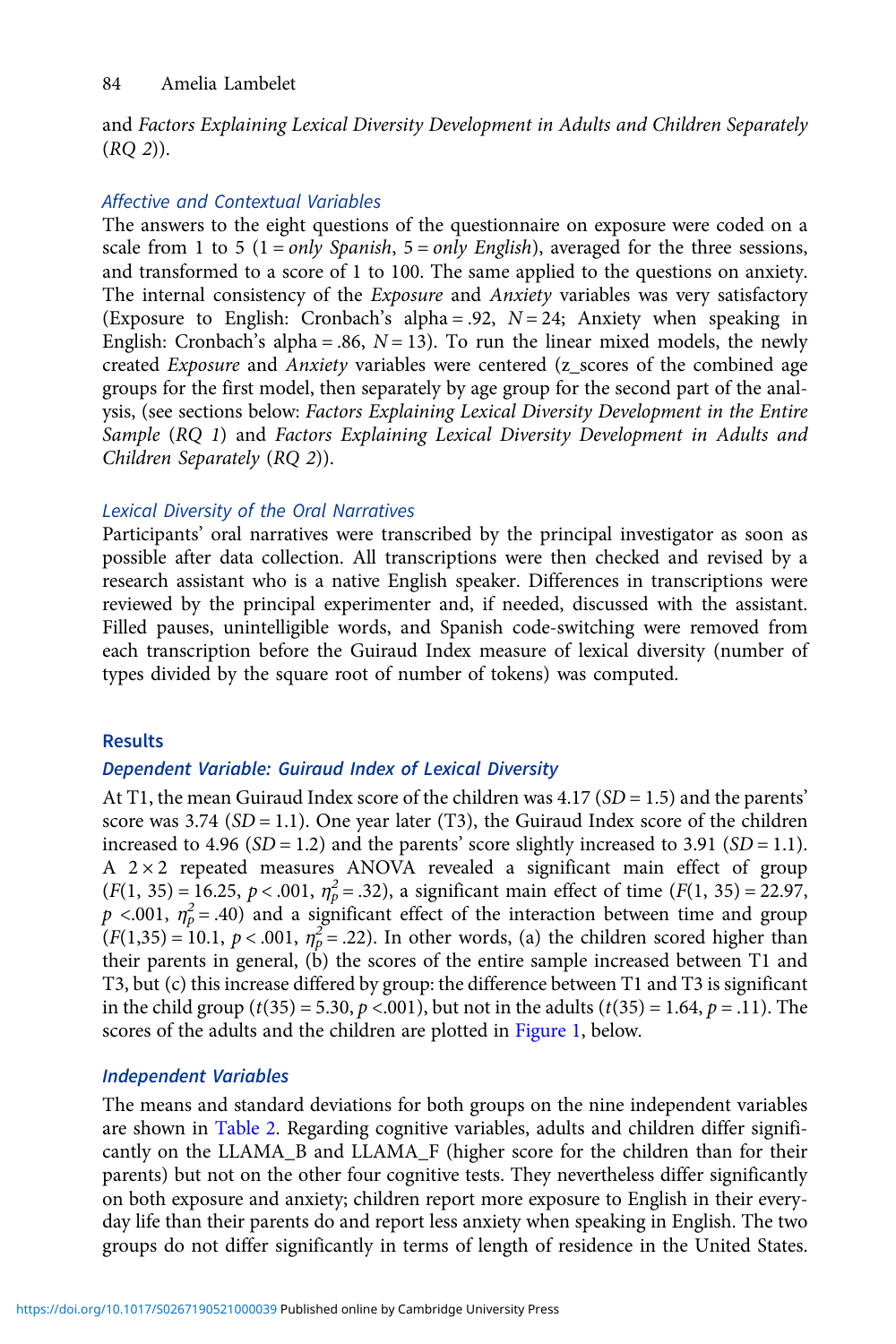<span id="page-9-0"></span>

Group 白 Adults 白 Children

Figure 1. Boxplots: Distribution of the Guiraud Index Scores for Each Group at Each Session (T1 and T3)

## Correlation Matrix

Before running linear mixed effects models on the data, we examined the correlations between the Guiraud Index and the cognitive, exposure, and anxiety variables. As shown in [Table 3](#page-11-0), the Guiraud Index was moderately correlated with the four measures of aptitude, length of residence, exposure and anxiety. Contrary to expectations, no significant correlations appeared between the measures of working/short term memory and the independent variable (Corsi:  $r = -.025$ ,  $p = .76$ ; Backward Digit:  $r = .054, p = .51$ .

## Factors Explaining Lexical Diversity Development in the Entire Sample (RQ 1)

To answer our first research question, we fitted backward elimination linear mixed effects models to the data using the lmer() function of the lme4 package for R (Bates et al., [2012\)](#page-15-0). The dependent variable was the Guiraud Index. To control for the influence of household, dyad was included with a random intercept and random slope for time. Time, age group, length of residence, aptitude, working memory, exposure to English, and anxiety when speaking in English were included in the analysis as fixed effects. We computed the variance inflation factor using the vif() function of the car package for R (Fox et al., [2012\)](#page-16-0), and found no problem of collinearity among the predictors (the values ranged between 1.3 and 4.7). Time and age group were treated as factors (T1, T3; adults, children) while the other independent variables were meancentered and standardized (z\_scores). At each step of the analysis, the predictor with the largest nonsignificant p-value was removed until the simplest model was found. At each step, the model with the predictor was compared to the model without the predictor to determine the predictor's significance by using the likelihood ratio test in the anova() function of the lme4 package. The explained variance (marginal and conditional  $R^2$ ) of the best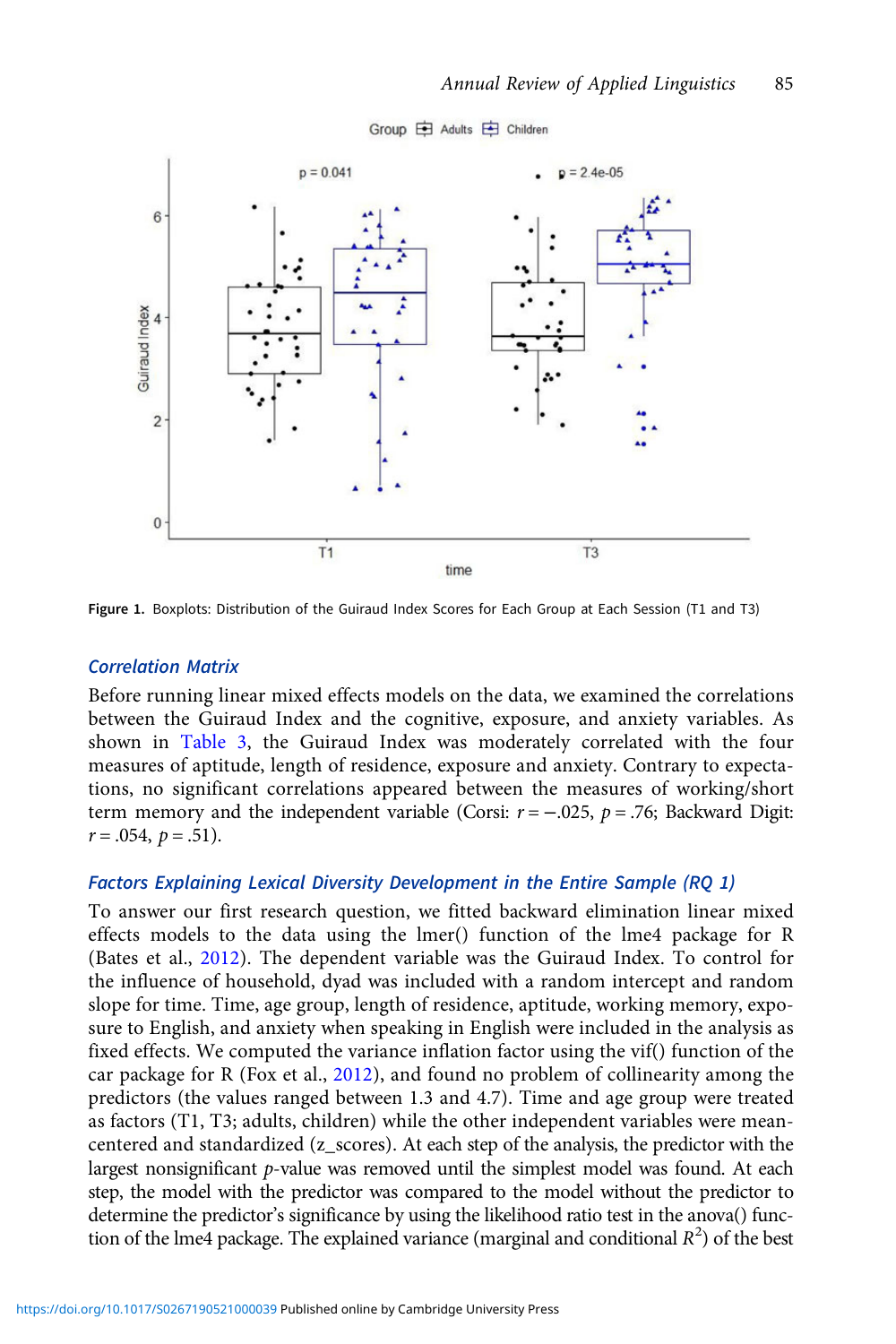$^{96}$ 

|                                    | Group    | N  | Mean  | <b>SD</b> | Min            | Max            | Paired t-test            |
|------------------------------------|----------|----|-------|-----------|----------------|----------------|--------------------------|
| LLAMA_B (vocabulary learning)      | Adults   | 38 | 21.58 | 10.60     | 5              | 50             | $t(37) = -2.7, p = .01$  |
|                                    | Children | 38 | 29.08 | 13.45     | 0              | 55             |                          |
| LLAMA_D (sound discrimination)     | Adults   | 38 | 31.93 | 16.99     | 0              | 80             | $t(37) = -1.27, p = .21$ |
|                                    | Children | 38 | 36.84 | 20.25     | $\mathbf 0$    | 67             |                          |
| LLAMA_E (sound-symbol association) | Adults   | 38 | 41.84 | 25.13     | $\mathbf 0$    | 100            | $t(37) = .63, p = .53$   |
|                                    | Children | 38 | 37.90 | 27.03     | 0              | 100            |                          |
| LLAMA_F (inductive learning)       | Adults   | 38 | 14.11 | 14.84     | 0              | 50             | $t(37) = -2.1, p = .04$  |
|                                    | Children | 38 | 20.92 | 19.78     | 0              | 80             |                          |
| Corsi Block (short-term memory)    | Adults   | 38 | 4.54  | 0.95      | 1              | 6              | $t(37) = .36, p = .72$   |
|                                    | Children | 38 | 4.46  | 0.98      | 2.5            | 6.5            |                          |
| Backward Digit (working memory)    | Adults   | 38 | 4.16  | 1.48      | $\overline{2}$ | 8              | $t(37) = 1.34, p = .19$  |
|                                    | Children | 38 | 3.79  | 1.30      | $\mathbf 0$    | $\overline{7}$ |                          |
| Length of residence                | Adults   | 38 | 20.66 | 15.42     | 0.5            | 75             | $t(37) = .93, p = .36$   |
|                                    | Children | 38 | 18.55 | 12.46     | 0.5            | 45             |                          |
| <b>Exposure to English</b>         | Adults   | 38 | 44.67 | 13.43     | 23.06          | 79.37          | $t(37) = -9.5, p < .001$ |
|                                    | Children | 38 | 66.32 | 12.37     | 39.05          | 91.15          |                          |
| Anxiety                            | Adults   | 38 | 61.29 | 14.43     | 34.44          | 100            | $t(37) = 4.78, p < .001$ |
|                                    | Children | 38 | 43.60 | 15.77     | 20             | 82             |                          |

<span id="page-10-0"></span>Table 2. Mean, standard deviations and paired t-tests of the score on the nine independent variables for each group.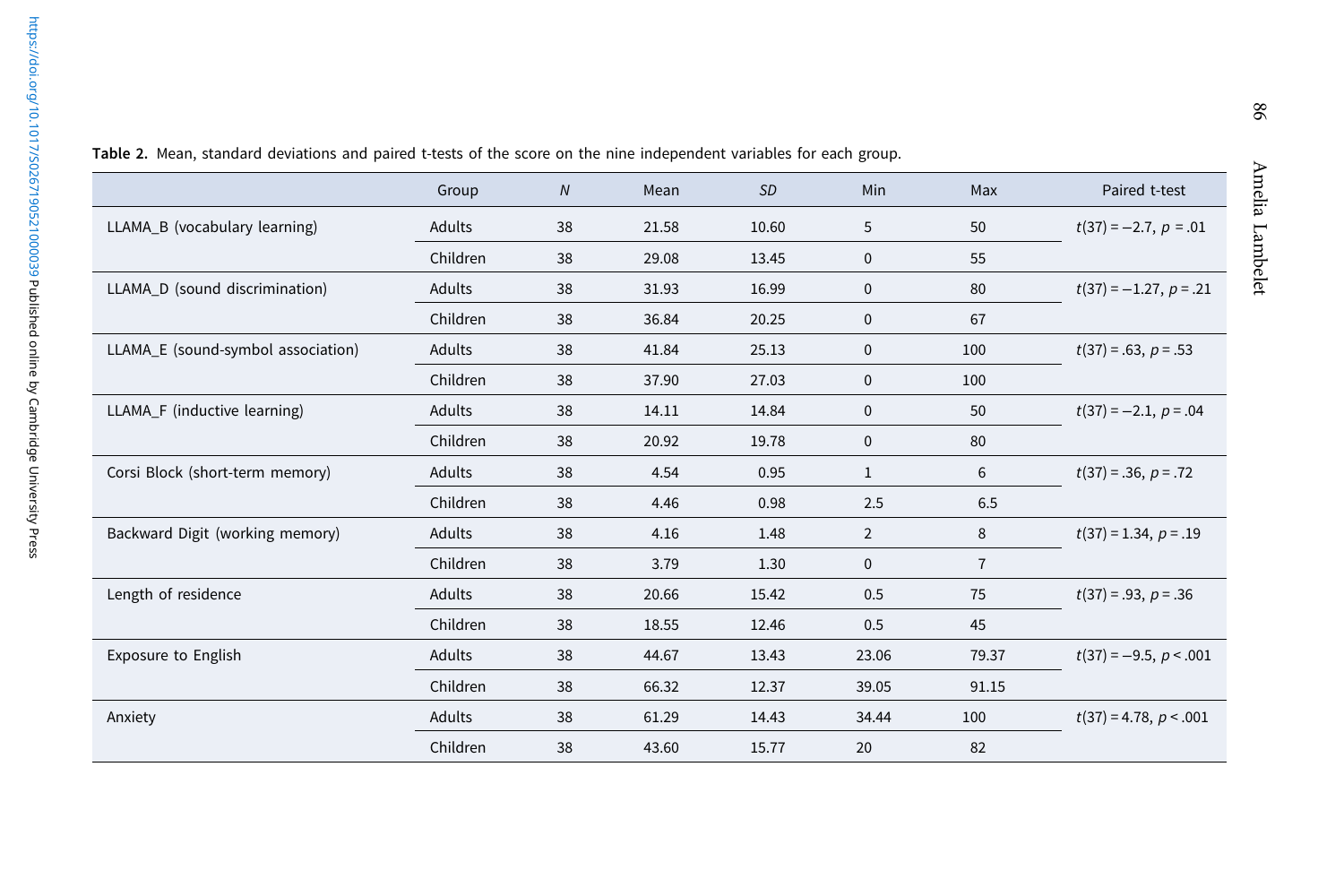<span id="page-11-0"></span>

| Variable                 | $\mathbf{1}$ | $\overline{2}$ | 3         | 4                        | 5                        | 6                 |           | 8                        | 9          |
|--------------------------|--------------|----------------|-----------|--------------------------|--------------------------|-------------------|-----------|--------------------------|------------|
| 1. Guiraud               |              |                |           |                          |                          |                   |           |                          |            |
| 2. LLAMA_B               | $.348***$    |                |           |                          |                          |                   |           |                          |            |
| 3. LLAMA_D<br>4. LLAMA_E | $.263***$    | $.215*$        |           |                          |                          |                   |           |                          |            |
|                          | $.206*$      | $.171*$        | .028      | $\overline{\phantom{m}}$ |                          |                   |           |                          |            |
| 5. LLAMA_F               | $.223***$    | .154           | $.225***$ | .159                     | $\overline{\phantom{m}}$ |                   |           |                          |            |
| 6. Corsi Span            | $-.025$      | .215           | $.228**$  | $.270**$                 | .061                     | $\qquad \qquad -$ |           |                          |            |
| 7. Digit Span            | .054         | .194           | $.263***$ | $.198*$                  | $.308***$                | $.503***$         |           |                          |            |
| 8. LoR                   | $.295***$    | $-.015$        | $.173*$   | .028                     | $.160*$                  | $-.138$           | $-.252**$ | $\overline{\phantom{0}}$ |            |
| 9. Exposure              | $.587***$    | $.356***$      | .149      | .050                     | $.248***$                | $-.019$           | $-.049$   | .136                     | –          |
| 10. Anxiety              | $-.489***$   | $-.172*$       | $-.105$   | $-.008$                  | $-.074$                  | $.215***$         | $.300***$ | $-.191*$                 | $-.638***$ |

|  |  |  | Table 3. Pearson's correlations matrix between the Guiraud Index (dependent variables) and the nine independent variables to be included in the linear mixed models. |
|--|--|--|----------------------------------------------------------------------------------------------------------------------------------------------------------------------|
|  |  |  |                                                                                                                                                                      |

 $*p < .05, **p < .01, **p < .001$ 

 $10\,$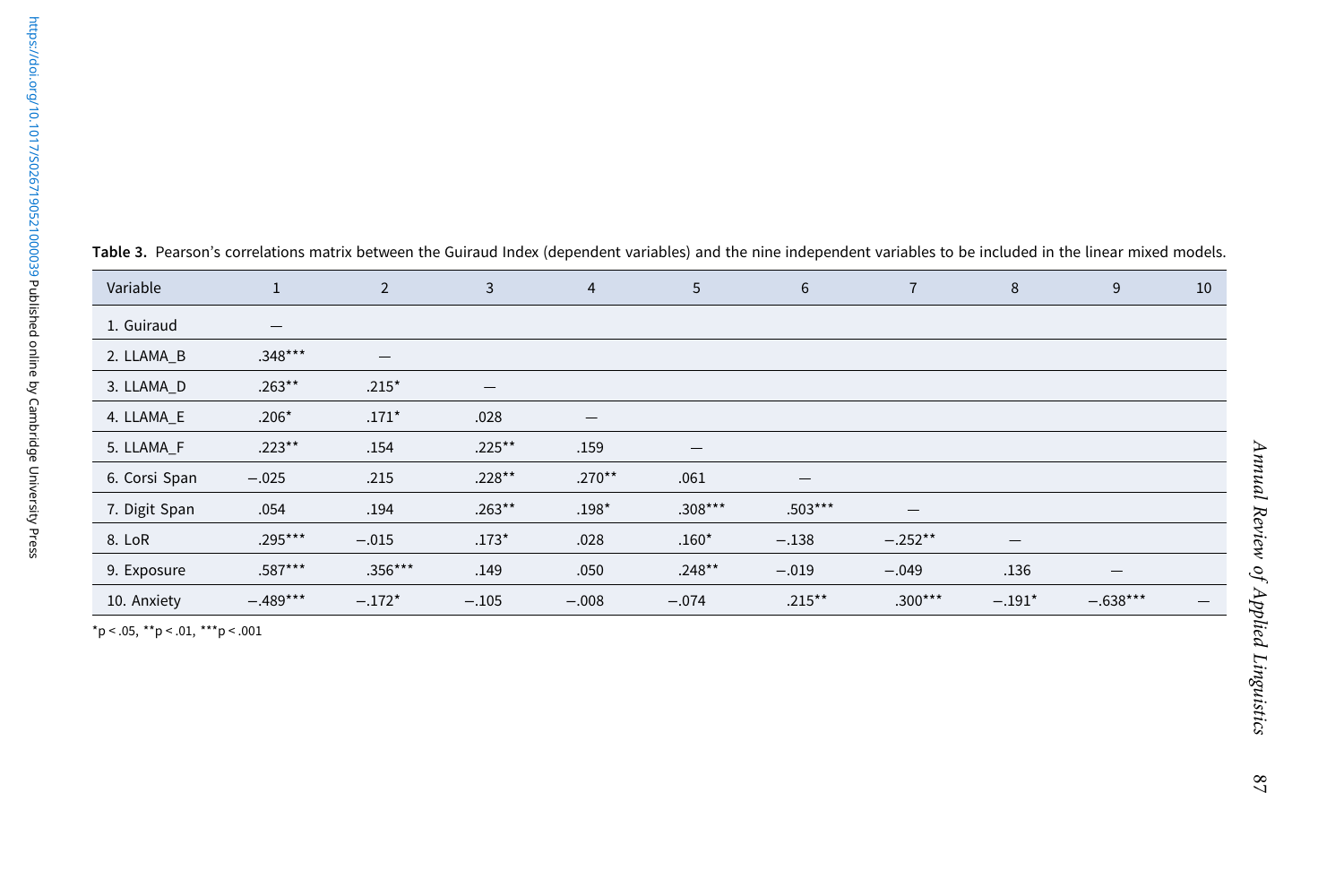Table 4. Best-fitting Model for the Entire Sample

|                                                             | Best-fitting model |           |         |
|-------------------------------------------------------------|--------------------|-----------|---------|
| Fixed effects                                               | Estimate           | <b>SE</b> | p       |
| Intercept (adults at Time 1, with all other predictors = 0) | 4.14               | .18       | < 0.001 |
| Time 3                                                      | .18                | .15       | .24     |
| Group (children)                                            | $-.38$             | .22       | .09     |
| Length of residence (z_score)                               | .25                | .11       | .02     |
| LLAMA D (z score)                                           | .28                | .08       | < 0.001 |
| LLAMA_E (z_score)                                           | .22                | .08       | .004    |
| Exposure to English (z_score)                               | .69                | .12       | < 0.001 |
| Interaction Time 3 by group (children)                      | .62                | .21       | .005    |

fitting model was then computed using the rsquaredGLMM() function of the MuMIn package for R (Barton, [2020](#page-15-0)).

The results of the best fitting model (marginal  $R^2$  = .40, conditional  $R^2$  = .73) are summarized in Table 4. As the table shows, length of residence, LLAMA\_D, LLAMA\_E, exposure to English, and the interaction of time by group are significant predictors of lexical diversity. For each increase of one standard deviation in length of residence, the adults score .25 units higher than the adults at T1 (intercept). Also, for each increase of one standard deviation in LLAMA\_D and LLAMA\_E, their score increases by, respectively, .28 and 22 units. Exposure to English is the most important predictor, with an increase in lexical diversity of .69 units for each increase of one standard deviation in exposure to English. As shown in the model, group and time are not significant predictors of lexical diversity development, but the interaction of time by group is: At T3, the children score .42 units higher than the adults at T1.

# Factors Explaining Lexical Diversity Development in Adults and Children Separately (RQ 2)

To follow up on the significant interaction between age group and time, in a second step of the analysis, we fitted linear mixed effects models separately to the adults' and children's data. The independent variables were centered and standardized by group (z\_score). We followed the same process described above, removing the predictor with the highest p-value at each step and comparing the model with the predictor to the model without the predictor to determine the predictor's significance. We then computed the explained variance of the best fitting models in each group (Adult group: marginal  $R^2 = .33$ , conditional  $R^2$  = .76; Child group: marginal  $R^2$  = .54, conditional  $R^2$  = .81).

The results of the best-fitting models for both groups are shown in [Tables 5](#page-13-0) and [6](#page-13-0) below. In the adult group, the only significant predictor of lexical diversity was exposure to English, with a .63 unit increase for each increase of one standard deviation in exposure compared to the adult score at T1. In the child group, time, length of residence, LLAMA\_D, LLAMA\_E and anxiety are significant predictors of lexical diversity. The most important predictor is time (at T3, children score .80 units higher than at T1), followed by anxiety (decrease of .51 units of lexical diversity for each increase of one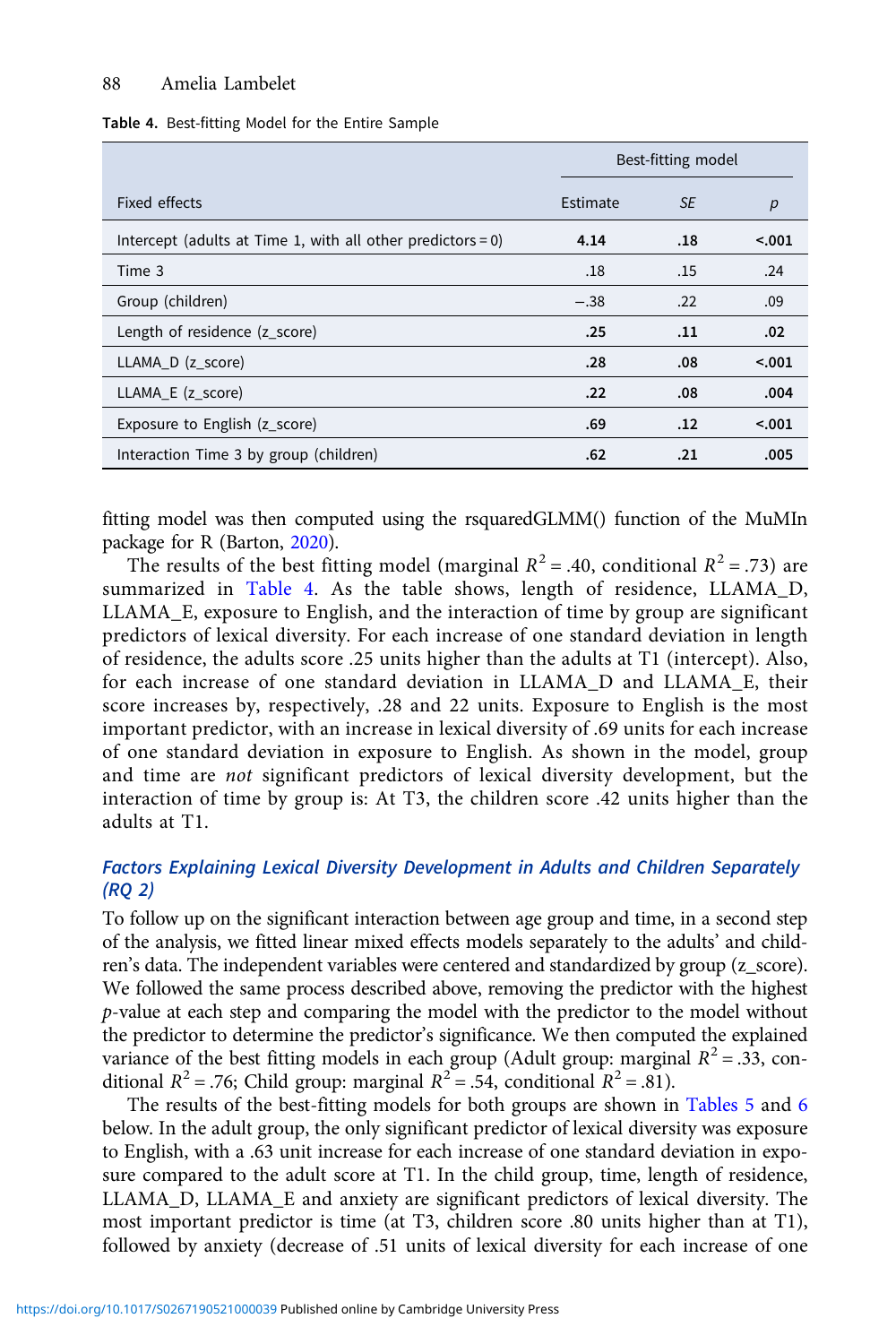|                                            |          | Best-fitting model<br><b>Adults</b> |         |  |
|--------------------------------------------|----------|-------------------------------------|---------|--|
| Fixed effects                              | Estimate | <b>SE</b>                           |         |  |
| Intercept $(T1, all other predictors = 0)$ | 3.74     | .15                                 | < 0.001 |  |
| Exposure (z_score)                         | .63      | .13                                 | < 0.01  |  |

<span id="page-13-0"></span>Table 5. Best-fitting Model for the Adult Group.

Table 6. Best-fitting Model for the Child Group.

|                                            |          | Best-fitting model<br>Children |        |  |
|--------------------------------------------|----------|--------------------------------|--------|--|
| Fixed effects                              | Estimate | <b>SE</b>                      | р      |  |
| Intercept $(T1, all other predictors = 0)$ | 4.17     | .16                            | < .001 |  |
| T <sub>3</sub>                             | .80      | .14                            | < .001 |  |
| $LoR$ ( $z$ _score)                        | .44      | .16                            | .01    |  |
| LLAMA_D (z_score)                          | .38      | .15                            | .02    |  |
| LLAMA_E (z_score)                          | .30      | .15                            | .046   |  |
| Anxiety (z_score)                          | $-.51$   | .15                            | .002   |  |

standard deviation in anxiety). Length of residence is also a significant predictor: for each increase of one standard deviation in length of residence, children score .44 score higher. Finally, two dimensions of aptitude have an impact on lexical diversity development in the children: for each increase of one standard deviation in LLAMA\_D and LLAMA\_E, their scores increase .38 and .30 units, respectively.

# **Discussion**

The LAOC study investigates the effect of age of onset, cognitive variables (aptitude and working memory), exposure to English, and anxiety on English rate of acquisition, measured as the lexical diversity of oral narratives. In the following section, we will review and discuss our results for each dimension.

First, regarding cognitive variables, our results show that two subtests of the LLAMA aptitude battery predict lexical diversity when the entire sample is considered: the higher the participants' scores on the measure of sound discrimination (LLAMA\_D) and sound-symbol association (LLAMA\_E), the better their lexical diversity development. This effect nevertheless disappears for the adults when modeled separately from the children. This last result contradicts those from the former studies on age of onset and aptitude in naturalistic settings. As a reminder, aptitude showed a predictive effect on ultimate attainment in the adult immigrants in every prior study (Abrahamsson & Hyltenstam, [2008](#page-15-0); DeKeyser, [2000](#page-16-0); DeKeyser et al., [2010](#page-16-0); Granena & Long, [2013a](#page-16-0)), and in the younger starters in one of the studies (Abrahamsson & Hyltenstam, [2008\)](#page-15-0). Also, in contradiction to former studies using working memory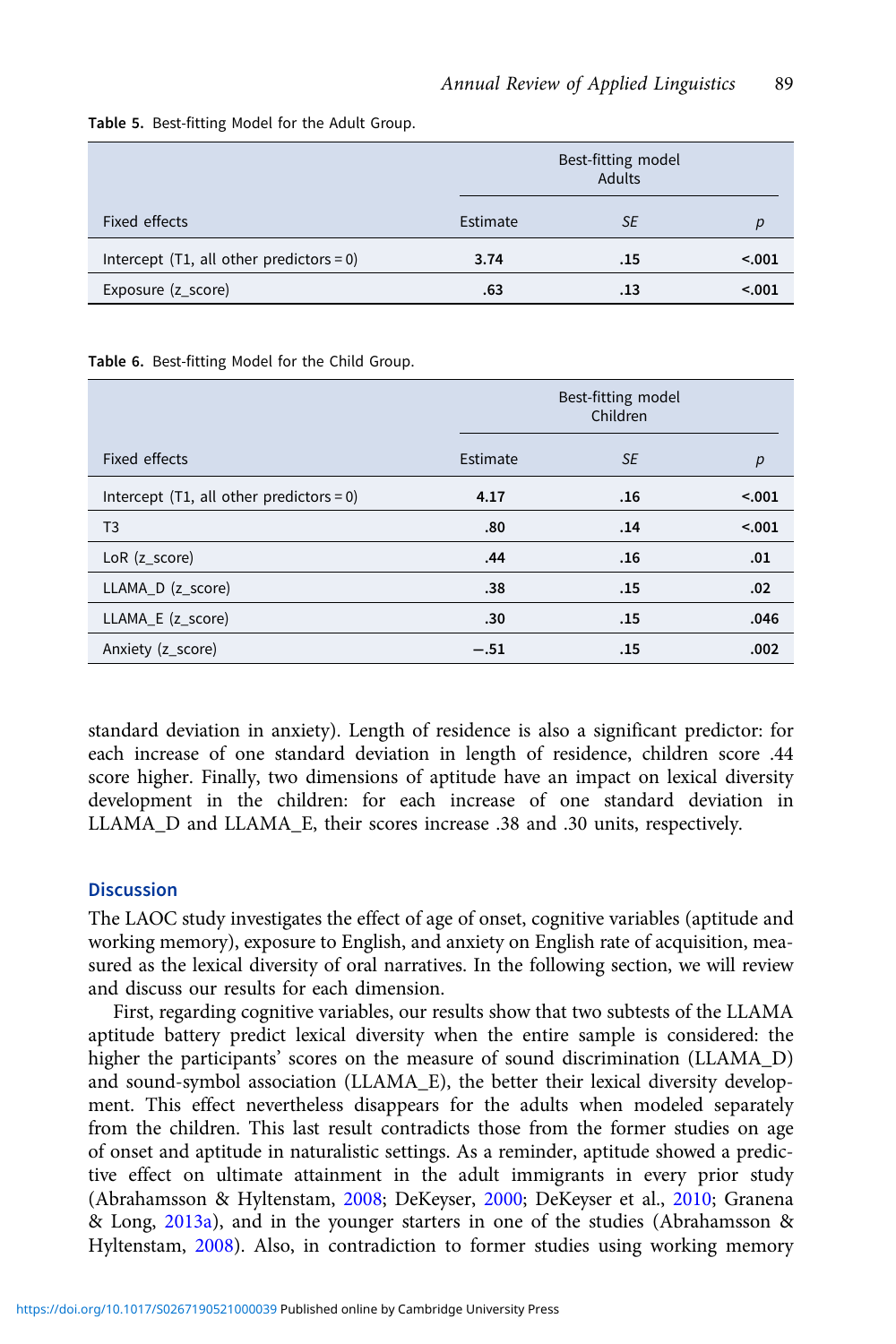as a new measure of aptitude, we did not find any effect of working memory on lexical diversity development. This could result either from the measures of working memory themselves, or it could be an indication that working memory predicts language learning in a school context, but not in naturalistic settings, where exposure to the language varies between individuals.

In fact, in our sample, the effect of exposure is of paramount importance for both groups, and greater than the effect of any other variable in the adult group. Following the distinction made by (Moyer, [2011](#page-17-0)), quality of exposure, self-rated in eight domains, seems particularly important in the adults, while length of residence (which Moyer defines as quantity of exposure), predicts development of proficiency in the children. In the adult group, exposure to the majority language in everyday life is even more important than length of residence; adults recently arrived but in high contact with the majority language make more progress than adults with a longer stay who do not use English in their everyday lives. This result is surprising considering the range of length of residence present in the data (see [Table 2](#page-10-0)), but it confirms the picture emerging from the  $2 \times 2$ ANOVAS and paired t-tests, which showed no significant improvement of proficiency in the adult group over a one-year period (see [Figure 1](#page-9-0)).

A closer look at the exposure to English variable shows that children self-report significantly more exposure to English than their parents in all life domains but church (where both children and adults use predominantly Spanish). But it also appears that there is a wide range of exposure within each group (adult group:  $M = 45$ ,  $SD = 13$ ,  $Min = 23$ ,  $Max = 79$ ; child group:  $M = 66$ ,  $SD = 12$ ,  $Min = 39$ ,  $Max = 91$ . Adult participants who are in contact with English through work, personal relationships and/or leisure activities significantly increase their chance to develop proficiency in comparison to other participants (including children) who find themselves in almost exclusively Spanish-speaking environments.

Interestingly, exposure to English does not correlate with length of stay in the adult group (Pearson's  $r = .08$ ,  $p = .52$ ), which explains the lack of improvement of lexical diversity in this group over a one-year period. In comparison, in the child group, length of stay correlates with self-rated exposure to English (Pearson's  $r = .47$ ,  $p < .001$ ) and, negatively, with anxiety (Pearson's  $r = -.35$ ,  $p = .002$ ). It appears therefore that the longer children stay in the country, the more contact they have with the language, the less anxious they are when speaking it, and, as a consequence, the more they develop their proficiency.

The study suffers from several limitations. First, the reliability of the LLAMA aptitude tests has been recently questioned (see Bokander and Bylund, [2020\)](#page-15-0), and they might be less adapted to recent immigrants and low-SES participants than to other categories of participants. For another contribution in preparation, we ran ANOVAs comparing the score on the LLAMA tests of the LAOC participants to the scores of the participants from 34 other studies using the same test battery and found out that, except for the LLAMA\_D, the adults from the LAOC study performed significantly lower than the adults and teenagers from the other studies, and even lower than the children from the other studies on the LLAMA\_B. The children from the LAOC study performed similarly to the children of all the other studies on the four subtests.

Another limitation concerns the dependent variable. As mentioned by an anonymous reviewer of this paper, the Guiraud Index does not consider the various dimensions of lexical knowledge, in particular lexical sophistication (examples such as "the boy looked in the hole of the tree" vs. "the boy gazed into the hollow of the tree", which are identical in terms of lexical diversity, but not in terms of sophistication).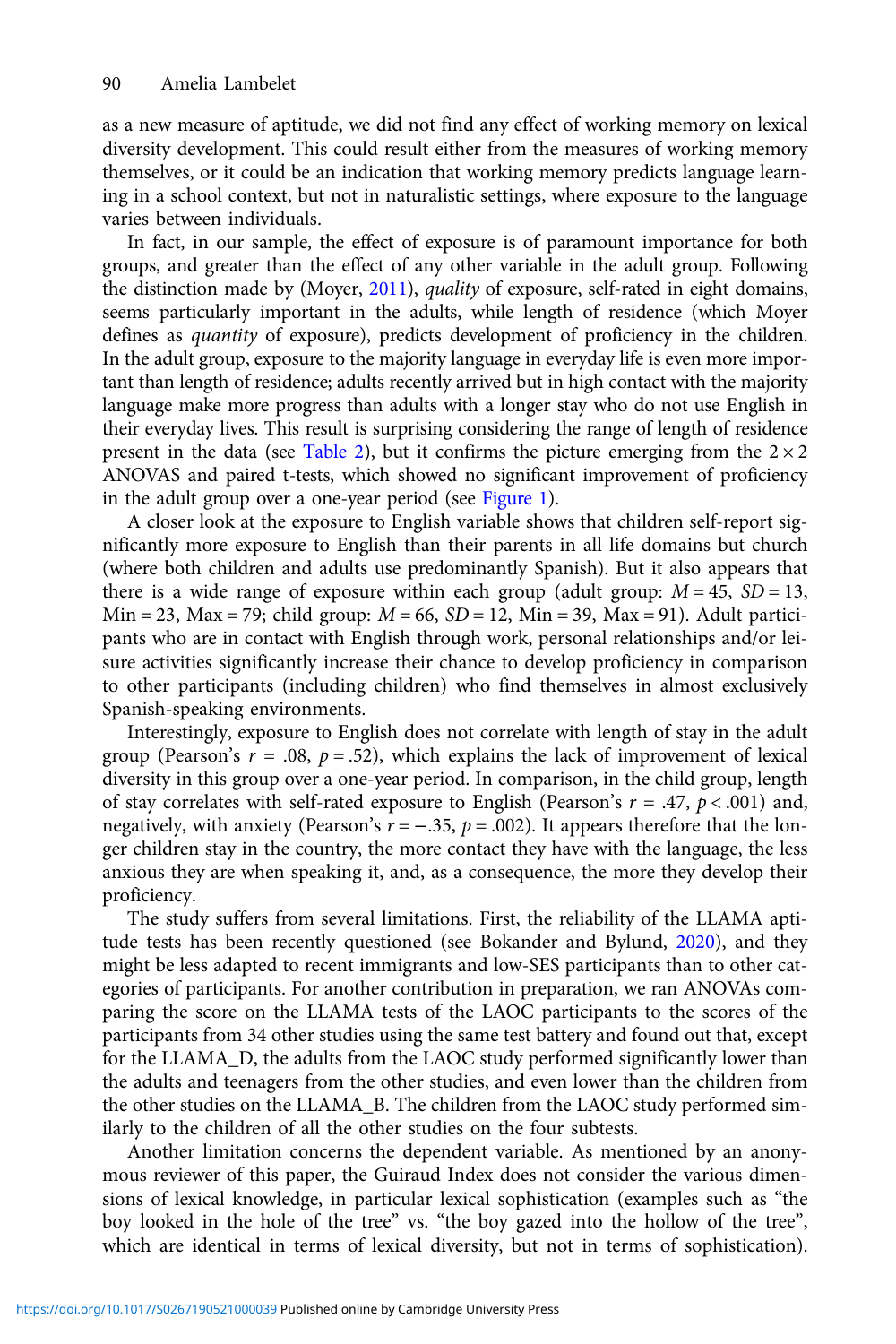<span id="page-15-0"></span>Note however that the Guiraud Index has proved to be a good predictor of untrained raters' perception of the lexical richness of short narratives even in comparison to complex models containing a wide range of lexical properties, including lexical sophistication (see Vanhove et al. [2019](#page-18-0)). Additionally, it is worth mentioning that the analysis of the other measures of proficiency (verbal tense listening comprehension and verbal fluency) show the same paramount effect of exposure, which appears to be the most stable predictor across all three measures of English proficiency development.

# Conclusion

With a sample of 38 parent-child dyads of recently arrived immigrants, this study shows that development of lexical diversity over a one-year period is predicted by exposure (and, for the children, anxiety); foreign language learning aptitude has a smaller effect. We did not replicate results from previous studies showing a differential effect of aptitude as a function of age of onset on ultimate attainment. Contrary to expectations, aptitude measures appeared to be predictors of lexical diversity development in the children but not in the adults. This somewhat surprising result indicates that, at the beginning of adult second language acquisition in a naturalistic setting, exposure to the target language is more important than any other individual factor including working memory and aptitude.

Funding. The study was funded by an Advanced Mobility Grant to the author from the Swiss National Science Foundation (SNF).

Acknowledgments. The author thanks Martin Chodorow and Virginia Valian (CUNY Hunter College) for their comments on a previous version of this paper and their support during the analyses, as well as Michelle Antonov (CUNY Hunter College) for her thorough revision of the transcriptions. Special thanks also to Robert DeKeyser (UMD), Kira Gor (UMD) and all the members of the LARC lab (CUNY Hunter College) for their continuous support and insightful feedback throughout the project.

Heartfelt thanks to Angel Diaz and Ella Nimmo (Cabrini Immigrant Services), Judit Criado Fiuza (Mercy Center), Niurka Melendez and Héctor Arguinzones (VIA), Anna Bazán, Carlos Espinoza, Gianina Enriquez, Carlos Varas, and Victor Lagos for helping me reaching the immigrant community in New York. And of course, my deepest thanks to the 51 children and parents who accepted to participate in the study.

## References

- Abrahamsson, N., & Hyltenstam, K. (2008). The robustness of aptitude effects in near-native second language acquisition. Studies in Second Language Acquisition, 30(4), 481–509.
- Asher, J. J., & Price, B. S. (1967). The learning strategy of the total physical response: Some age differences. Child Development, 38(4), 1219–1227.
- Baddeley, A. D., & Hitch, G. (1974). Working Memory. In G. H. Bower (Ed.), Psychology of learning and motivation (Vol. 8, pp. 47–89). Academic Press.
- Barton, K. (2020). Kamil Barton (2020). MuMIn: Multi-Model Inference. R package version 1.43.17. Retrieved from [https://www.rdocumentation.org/packages/MuMIn/versions/1.43.17.](https://www.rdocumentation.org/packages/MuMIn/versions/1.43.17)
- Bates, D., Maechler, M., & Bolker, B. (2012). lme4: Linear mixed-effects models using S4 classes (2011). R package version 0.999375-42.
- Bokander, L., & Bylund, E. (2020). Probing the internal validity of the LLAMA language aptitude tests. Language Learning, 70(1), 11–47.
- Carroll, J. B. (1962). The Prediction of Success in Intensive Foreign Language Training. In R. Glaser (Ed.), Training research and education (pp. 87–136). University of Pittsburg Press.
- Carroll, J. B. (1973). Implications of aptitude test research and psycholinguistic theory for foreign language teaching. Linguistics, 11(112), 5–14.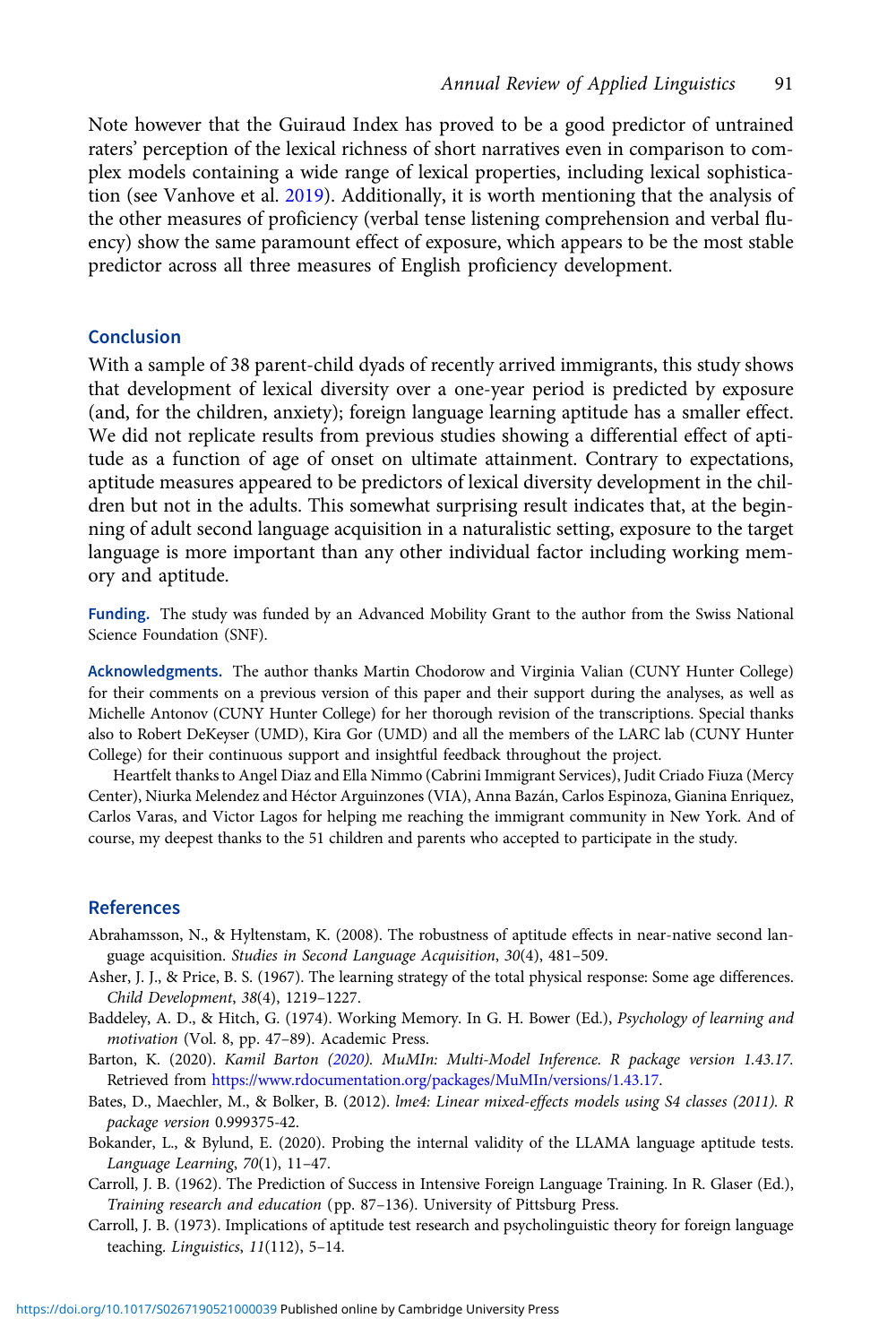- <span id="page-16-0"></span>De Clercq, B., & Housen, A. (2019). The development of morphological complexity: A cross-linguistic study of L2 French and English. Second Language Research, 35(1), 71–97.
- DeKeyser, R. (1994). How implicit can adult second language learning be. In J. H. Hulstijn & R. Schmidt (Eds.), Consciousness & Second Language Learning: Perspectives on Form-Focused Instruction, AILA Review, 11, 83–96.
- DeKeyser, R. (2000). The robustness of critical period effects in second language acquisition. Studies in Second Language Acquisition, 22(4), 499–533.
- DeKeyser, R. (2008). Implicit and explicit learning. In C. J. Doughty & M. H. Long (Eds.) The Handbook of Second Language Acquisition (pp. 313–348). Blackwell Publishing.
- DeKeyser, R. (2019). The Future of Language Aptitude Research. In Z. E. Wen, P. Skehan, A. Biedroń, & R. L. Sparks (Eds.), Language aptitude: Advancing theory, testing, research and practice(pp. 317–329). Routledge.
- DeKeyser, R., Alfi-Shabtay, I., & Ravid, D. (2010). Cross-Linguistic Evidence for the Nature of Age Effects in Second Language Acquisition. Applied Psycholinguistics, 31(03), 413–438. [https://doi.org/10.1017/](https://doi.org/10.1017/S0142716410000056) [S0142716410000056](https://doi.org/10.1017/S0142716410000056).
- DeKeyser, R., & Larson-Hall, J. (2005). What does the critical period really mean? In J. F. Kroll & An. M. B. De Groot (Eds.) Handbook of bilingualism: Psycholinguistic approaches (pp. 89–108). Oxford University Press.
- Dewaele, J.-M., Petrides, K. V., & Furnham, A. (2008). Effects of trait emotional intelligence and sociobiographical variables on communicative anxiety and foreign language anxiety among adult multilinguals: A review and empirical investigation. Language Learning, 58(4), 911–960. [https://doi.org/10.1111/j.1467-](https://doi.org/10.1111/j.1467-9922.2008.00482.x) [9922.2008.00482.x.](https://doi.org/10.1111/j.1467-9922.2008.00482.x)
- Dewaele, J.-M., & Sevinç, Y. (2017). La double anxiété langagière des immigrants [The double language anxiety of immigrants]. Babylonia Journal of Language Education, 1, 26–30.
- Doughty, C. J., Campbell, S. G., Mislevy, M. A., Bunting, M. F., Bowles, A. R., & Koeth, J. T. (2010). Predicting near-native ability: The factor structure and reliability of Hi-LAB. Selected proceedings of the 2008 Second Language Research Forum (pp. 10–31).
- Ellis, R. (2005). Measuring implicit and explicit knowledge of a second language: A psychometric study. Studies in Second Language Acquisition, 27(2), 141–172.
- Ellis, R. (2014). Grammar Teaching for Language Learning. Babylonia, 2, 10–15.
- Erlam, R. (2005). Language aptitude and its relationship to instructional effectiveness in second language acquisition. Language Teaching Research, 9(2), 147–171.
- Flege, J. E. (1987). A critical period for learning to pronounce foreign languages? Applied Linguistics, 8(2), 162–177.
- Flege, J. E., & Liu, S. (2001). The effect of experience on adults' acquisition of a second language. Studies in Second Language Acquisition, 23(4), 527–552.
- Fox, J., Weisberg, S., Adler, D., Bates, D., Baud-Bovy, G., Ellison, S., Firth, D., Friendly, M., Gorjanc, G., & Graves, S. (2012). Package 'car.' R Foundation for Statistical Computing, Vienna, Austria.
- Garcia de Blakeley, M., Ford, R., & Casey, L. (2017). Second language anxiety among Latino American immigrants in Australia. International Journal of Bilingual Education and Bilingualism, 20(7), 759–772.
- Gkonou, C., Daubney, M., & Dewaele, J.-M. (Eds.) (2017). New insights into language anxiety: Theory, research and educational implications. Multilingual Matters.
- Granena, G. (2014). Language Aptitude and Long-term Achievement in Early Childhood L2 Learners. Applied Linguistics, 35(4), 483–503. <https://doi.org/10.1093/applin/amu013>.
- Granena, G., & Long, M. H. (2013a). Age of onset, length of residence, language aptitude, and ultimate L2 attainment in three linguistic domains. Second Language Research, 29(3), 311–343.
- Granena, G., & Long, M. H. (2013b). Sensitive periods, language aptitude, and ultimate L2 attainment (17618376). John Benjamins Publishing Company.
- Jarvis, S. (2013). Capturing the diversity in lexical diversity. Language Learning, 63, 87–106.
- Kinsella, C., & Singleton, D. (2014). Much more than age. Applied Linguistics, 35(4), 441–462.
- Kiss, C., & Nikolov, M. (2005). Developing, piloting, and validating an instrument to measure young learners' aptitude. Language Learning, 55(1), 99–150.
- Krashen, S. D. (1981). Aptitude and attitude in relation to second language acquisition and learning. Individual differences and universals in language learning aptitude, 155–175.
- Krashen, S. D., Long, M. A., & Scarcella, R. C. (1979). Age, rate and eventual attainment in second language acquisition. TESOL Quarterly, 573–582.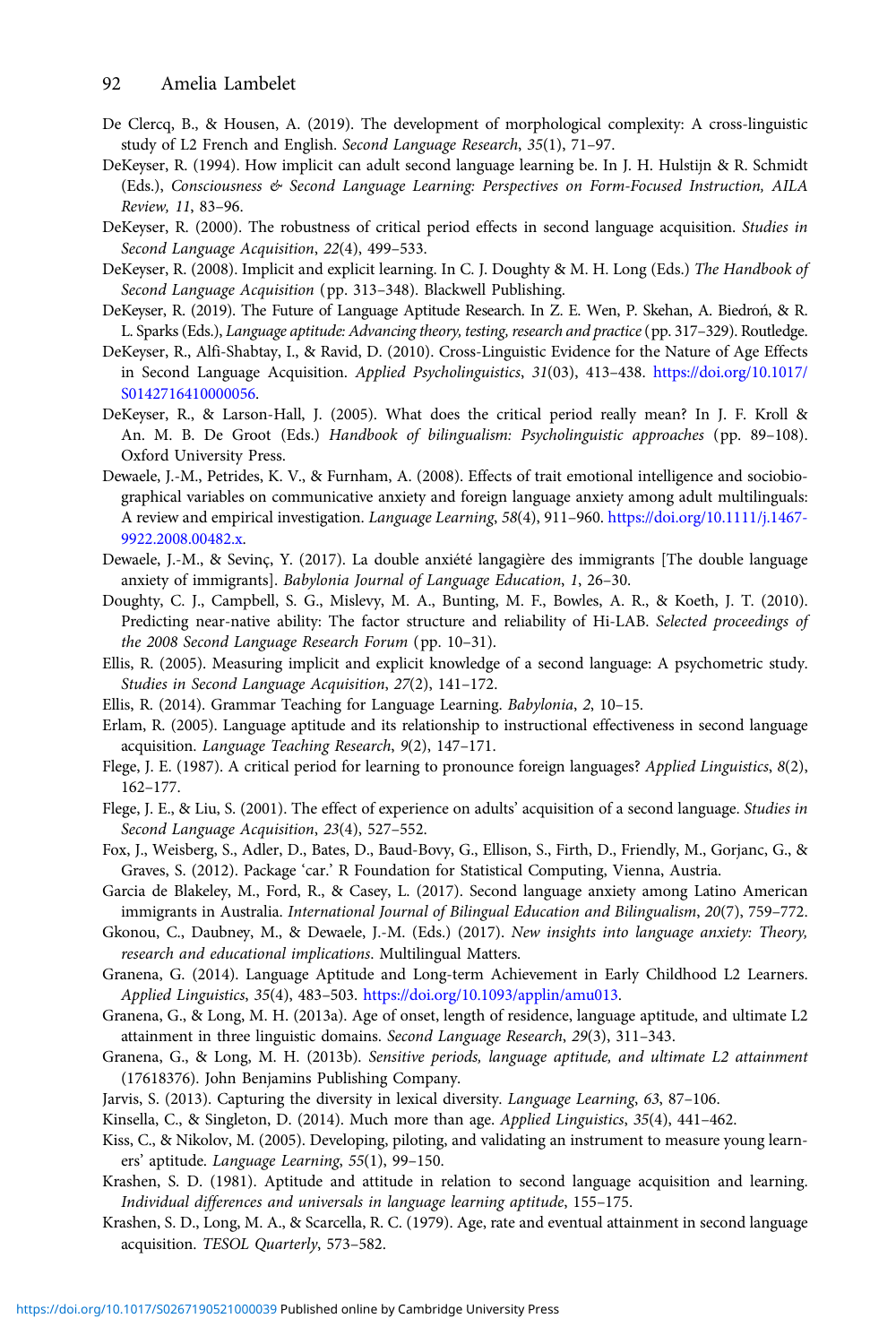- <span id="page-17-0"></span>Lambelet, A., & Berthele, R. (2015). Age and foreign language learning in school. Palgrave Macmillan. [http://](http://dx.doi.org/10.1057/9781137525901) [dx.doi.org/10.1057/9781137525901](http://dx.doi.org/10.1057/9781137525901).
- Li, S. (2015). The associations between language aptitude and second language grammar acquisition: A meta-analytic review of five decades of research. Applied Linguistics, 36(3), 385–408.
- Malvern, D., Richards, B., Chipere, N., & Durán, P. (2004). Lexical diversity and language development. Springer.
- Mayer, M. (1967). A boy, a dog, and a frog. Dial Books for Young Readers.
- Mayer, M. (1969). Frog, where are you? Dial Books for Young Readers.
- Meara, P. (2005). LLAMA, Language Aptitude Tests: The manual. University of Wales, Swansea. Retrieved from [http://www.lognostics.co.uk/tools/llama/llama\\_manual.pdf](http://www.lognostics.co.uk/tools/llama/llama_manual.pdf).
- Moyer, A. (2011). An investigation of experience in L2 phonology: Does quality matter more than quantity? Canadian Modern Language Review, 67(2), 191–216.
- Mueller, S. T., & Piper, B. J. (2014). The psychology experiment building language (PEBL) and PEBL test battery. Journal of Neuroscience Methods, 222, 250–259.
- Robinson, P. (2005). Aptitude and second language acquisition. Annual Review of Applied Linguistics, 25, 46–73.
- Robinson, P. (2007). Aptitudes, abilities, contexts, and practice. In R. DeKeyser (Ed.), Practice in a second language: Perspectives from cognitive psychology and applied linguistics (pp. 256–286). Cambridge University Press.
- Robinson, P. (2012). Individual differences, aptitude complexes, SLA processes, and aptitude test development. In M. Pawlak (Ed.), New perspectives on individual differences in language learning and teaching (pp. 57–75). Springer.
- Ross, S., Yoshinaga, N., & Sasaki, M. (2002). Aptitude-exposure interaction effects on Wh-movement violation detection by pre-and-post-critical period. In P. Robinson (Ed.), Individual differences and instructed language learning (pp. 267–300). John Benjamins.
- Sáfár, A., & Kormos, J. (2008). Revisiting problems with foreign language aptitude. IRAL-International Review of Applied Linguistics in Language Teaching, 46(2), 113–136.
- Sánchez Abchi, V., Bonvin, A., Lambelet, A., & Pestana, C. (2017). Written narrative by Spanish heritage language speakers. Heritage Language Journal, 14(1), 70–93.
- Sevinç, Y. (2018). Language anxiety in the immigrant context: Sweaty palms? International Journal of Bilingualism, 22(6), 717–739. [https://doi.org/10.1177/1367006917690914.](https://doi.org/10.1177/1367006917690914)
- Sevinç, Y., & Backus, A. (2017). Anxiety, language use and linguistic competence in an immigrant context: A vicious circle? International Journal of Bilingual Education and Bilingualism, 1–19. [https://doi.org/10.](https://doi.org/10.1080/13670050.2017.1306021) [1080/13670050.2017.1306021](https://doi.org/10.1080/13670050.2017.1306021).
- Singleton, D. (2005). The Critical Period Hypothesis: A coat of many colours. International Review of Applied Linguistics in Language Teaching, 43(4), 269–285.
- Singleton, D. (2014). Apt to change: The problematic of language awareness and language aptitude in age-related research. Studies in Second Language Learning and Teaching, 4(3), 557–571.
- Singleton, D., & Ryan, L. (2004). Language acquisition: The age factor (Vol. 47). Multilingual Matters.
- Skehan, P. (1991). Individual differences in second language learning. Studies in Second Language Acquisition, 13(2), 275–298.
- Skehan, P. (2002). Theorising and updating aptitude. In P. Robinson (Ed.), Individual differences and instructed language learning (pp. 69–94). John Benjamins.
- Snow, C. E., & Hoefnagel-Hohle, M. (1978). The Critical Period for Language Acquisition: Evidence from Second Language Learning. Child Development, 49(4), 1114–1128. <https://doi.org/10.2307/1128751>.
- Strömqvist, S. E., & Verhoeven, L. E. (2004). Relating events in narrative, Volume 2: Typological and contextual perspectives. Lawrence Erlbaum Associates Publishers.
- Treffers-Daller, J. (2009) Code-switching and transfer: An exploration of similarities and differences. In B. E. Bullock & A. J. Toribio (Eds.), The Cambridge handbook of linguistic code-switching (pp. 58–74). Cambridge University Press.
- UN DESA. (2019, September 17). The number of international migrants reaches 272 million, continuing an upward trend in all world regions, says UN. United Nations Department of Economic and Social Affairs (UN DESA). Retrieved from [https://www.un.org/development/desa/en/news/population/international](https://www.un.org/development/desa/en/news/population/international-migrant-stock-2019.html)[migrant-stock-2019.html.](https://www.un.org/development/desa/en/news/population/international-migrant-stock-2019.html)